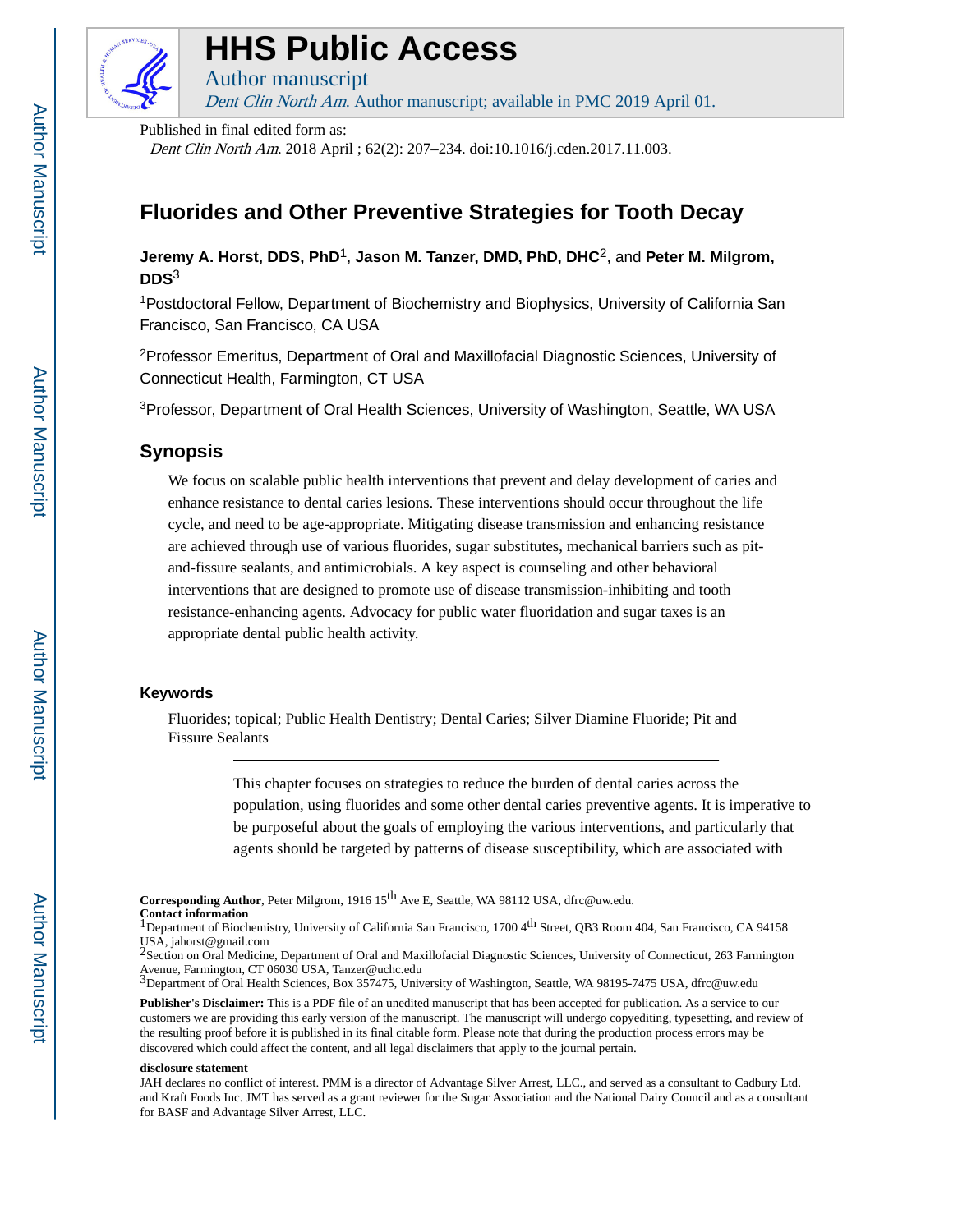age. Dental caries in its various forms—early childhood caries (ECC), severe-early childhood caries (S-ECC), primary dental caries of the deciduous and permanent dentition, recurrent caries, and root surface caries—are diseases in which the products of sugar metabolism by certain bacteria that populate the tooth surface induce the development and progression of lesions.

These lesions (so called "cavities") are the clinical expression of disease, in which dental plaque bacteria metabolize sugar into polymeric substances that stabilize their adherence to the tooth and into acids that demineralize the hard tissues of the tooth. The term caries lesion includes the spectrum of lost tooth structure ranging from "white spot" enamel demineralizations, through large cavitations that extend into dentin. The bacterial species involved in the disease process are substantially known, but vary among depths and sites of caries lesions. There is little evidence that any interventions currently in use by dentists reduce the incidence of dental caries as a *disease*. The most effective interventions now known decrease the incidence of new lesions and curtail lesion growth, and these will be a major subject of this chapter. Dentists, it should be noted, currently spend most of their time dealing with previously treated caries lesions, referred to as recurrent or secondary caries lesions. Population-focused prevention efforts seek to alter the dental plaque biofilm, by reducing dietary sugar exposure, and improving the resilience of the teeth.

In general, primary prevention attempts to address etiology, whereas secondary prevention aims to stop progress of disease. Confusion arises from failure to distinguish the difference between tooth-level (lesion) versus individual- and population-level (disease) prevention. We do not have adequate, facile means to detect caries activity before lesions have appeared; the apparent breakdown of tooth structures is a result of a disease process that started earlier. The presence of visible lesions is the best available diagnostic for disease and predictor of future disease, so this is what we use. Meanwhile, cure of caries is just as elusive as for most cancers or coronary heart disease; what we presently do is count the years since the last sign of disease, such as the appearance of a new lesion or growth of an existing lesion. Thus, once a person has had any caries lesions it is unclear whether intervention could target primary prevention of disease. The aim in this case is to reduce the impact of the disease - secondary prevention.

This paper focuses primarily on interventions that enhance resistance to disease progress. Enhancing resistance is achieved through use of various fluorides, sugar substitutes, and mechanical barriers such as pit-and-fissure sealants. Relatively new to the discussion of primary and secondary prevention is the use of antimicrobials. Other key aspects of caries control are behavioral interventions (e.g., motivational interviewing) with patients and their caretakers (parents, guardians, grandparents, etc.) to promote use of disease transmissionreducing and resistance-enhancing agents. Behavioral intervention is necessary, as the interventions do have to be used in order to work.

A key means of risk reduction for primary prevention of dental caries on the population level is through decrease of frequency and duration of exposure to dietary sugar. Such public health efforts — through present and potential government policies and industry food guidelines to improve overall nutrition—need to be part of dental public health practice. The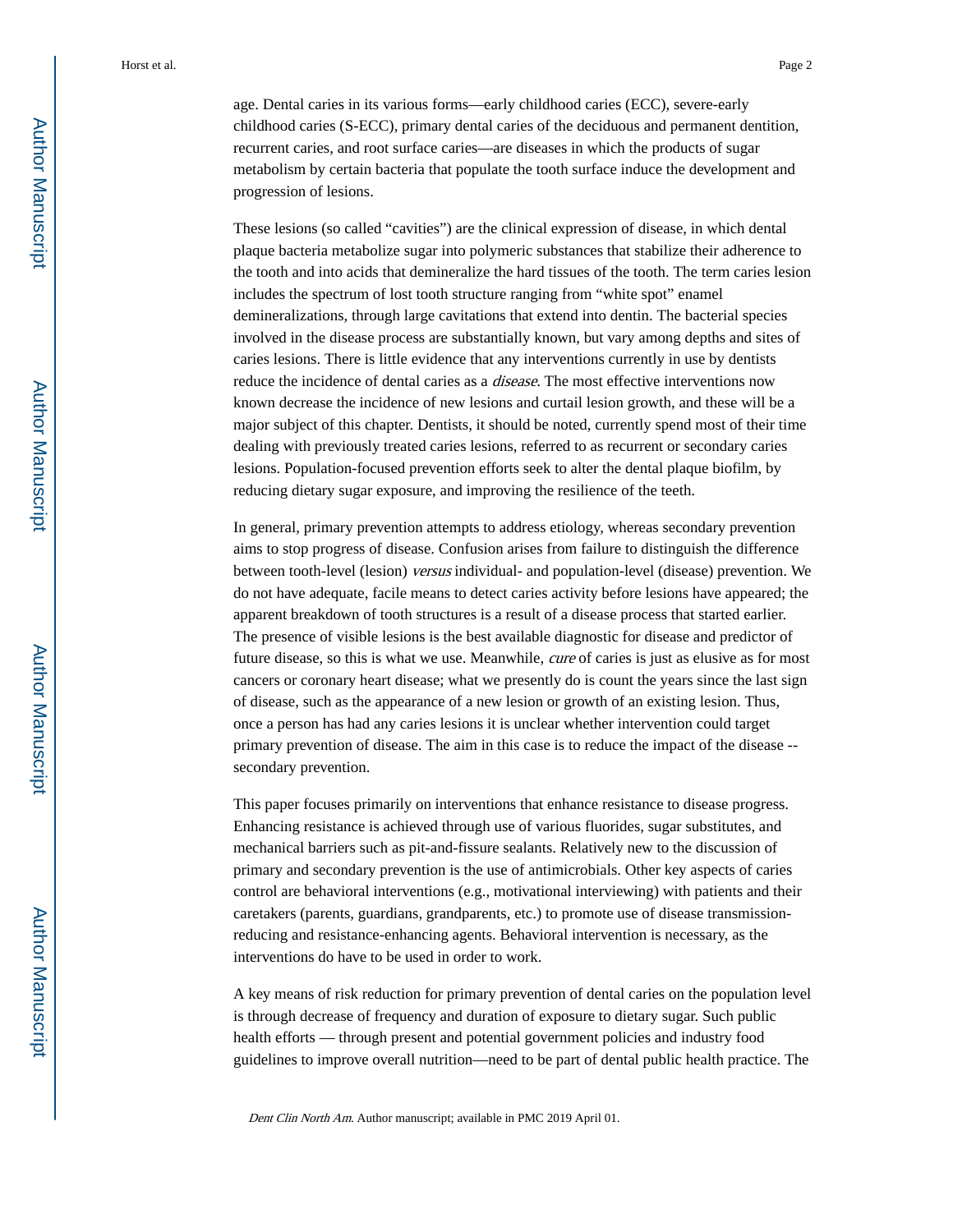enormous increases in sugars consumption over the past 40 years, and concomitant increase of human metabolic diseases (diabetes, obesity, heart disease, and stroke) demonstrate that people/families generally are not able to control sugar intake on their own, and thus systemwide public health changes are needed. However, efforts of the sugar industry during the 1960s and 1970s resulted in a shift away from research and progress in this field;<sup>1</sup> but more recently, successful reductions in sugar consumption have been achieved by raising taxes, as in Mexico.<sup>2</sup>

Secondary prevention of caries requires early diagnosis and prompt treatment to reduce lesions' complications (pain, abscess, systemic infection, etc.) and occurrence of new lesions. Secondary prevention encompasses the concept of caries lesion arrest, because lesions that continue to grow can cause pain, tooth loss, and may serve as a reservoir of cariogenic bacteria that can initiate new lesions; antimicrobials are logical interventions. Lesions that grow also lead to escalating personal and public expense to replace parts of the dentition or, eventually, all of the dentition. The cascade of disfigurement of the dentition can impact social acceptance, growth patterns, and quality of life.<sup>3</sup> School-based screenings have been an important and widespread approach to early detection in secondary prevention, but have generally not led to either early diagnosis or prompt treatment, primarily because referrals are largely ineffective.<sup>4</sup> All school programs would be more effective if they employed additional secondary prevention strategies to non-surgically arrest lesions (discussed later in this chapter).

# **Timing of prevention efforts**

#### **Children**

Timing for primary prevention of ECC (caries lesions in the primary dentition), to prevent transmission of cariogenic bacteria to children, should be focused on mitigation and prevention of colonization of the dental biofilm (plaque) by cariogenic bacteria, especially Streptococcus mutans, which occurs within a couple years after tooth eruption. The child's mother or other caregivers, through transmission of salivary bacteria, is the usual source of S. mutans that colonize young children.<sup>5,6</sup> When new mothers have low salivary mutans levels, their babies' colonization by these bacteria is greatly delayed as is the age and severity of caries lesions in those children; whereas, when mothers have high salivary mutans levels most of their babies are colonized younger and lesions appear within a couple years thereafter.<sup>5</sup>

There is also good evidence that habitual maternal use of xylitol chewing gum during the first years of life of the infant protects the child from S. mutans colonization, and the children get  $71-78\%$  fewer caries lesions (Table 1).<sup>6–8</sup> Thus, the first intervention should start with the caregivers, before the child has teeth.

Typically, cavities begin to appear early in the third year of life. In communities with very high disease burden, cavities appear within the first year after tooth eruption. Primary prevention aimed at increasing tooth resistance must begin before this, when children are unlikely to see a dentist. S. mutans and other cariogenic bacteria are unable to stably colonize the mouth until the teeth erupt, although they have been detected in the mouths of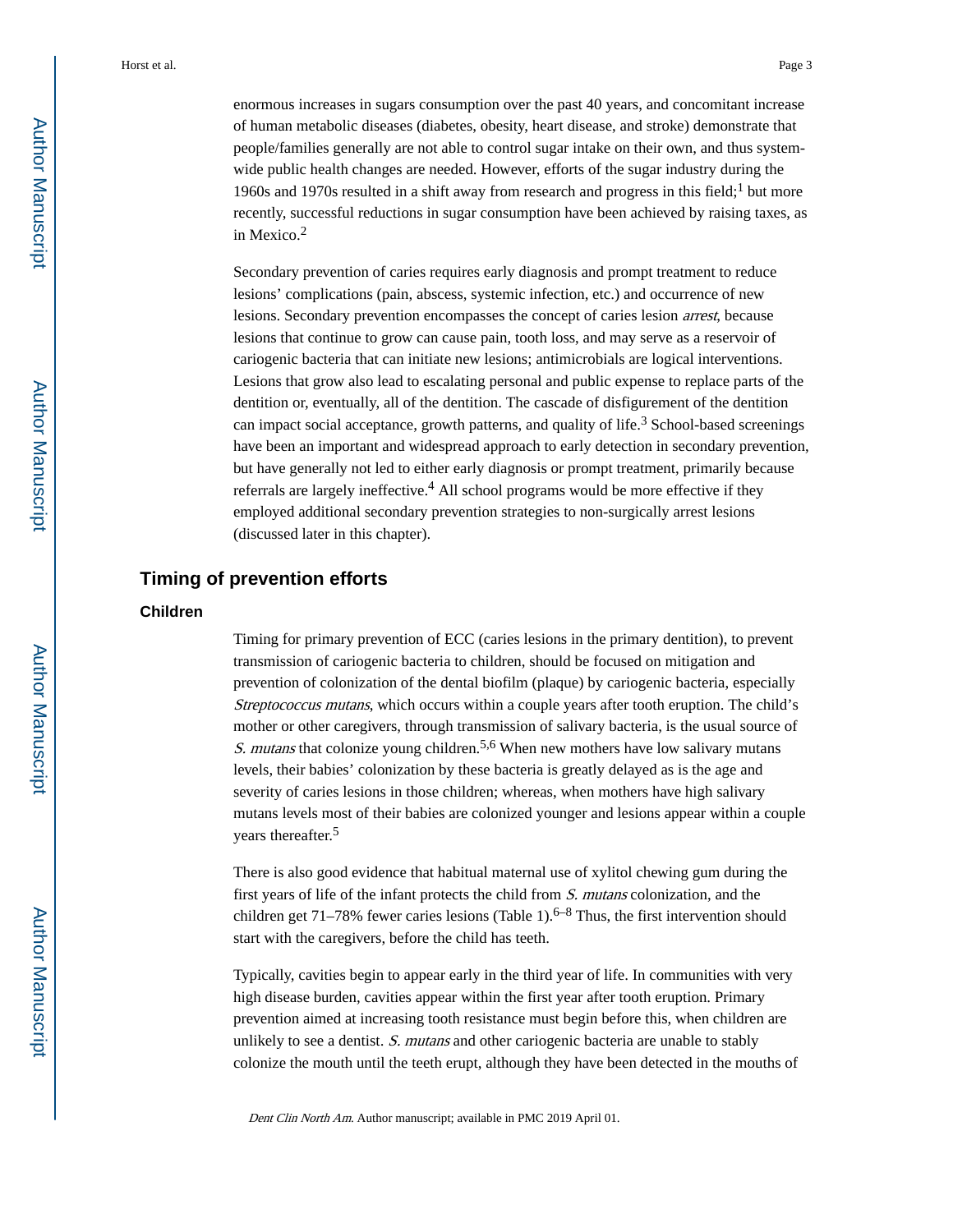predentate children.<sup>9</sup> Thus, intensive prevention efforts for children in high risk communities should start with female care deliverers before the time when teeth of their children erupt and continue after the teeth have come into the mouth, generally late in the first year of life. Scarce resources for dental public health are being deployed during preschool (e.g. Head Start, 3–5 years old), often with the mistaken notion that this is primary prevention; the disease has already manifested by this age.

With each newly exposed tooth surface that enters the mouth, the opportunity presents for colonization by cariogenic bacteria. In permanent teeth, lesions typically follow 2–4 years after eruption (Figure 1).<sup>10</sup> Often the rationale for justification of efforts focused on the prevention and treatment of caries in primary teeth is the overstated connection of caries in primary teeth to that in permanent teeth; the contribution is very small with relative risk ratios such as  $2.6^{11}$  and  $1.4^{12}$  Thankfully, children are in school at this age and easier to reach through school-based delivery systems. While intensive interventions to get high risk children into dental clinics have raised annual dental clinic visits from,  $viz \sim 12\%$  to 43%, <sup>13</sup> bringing dental care to schools is a more viable option for secondary prevention of decay of permanent teeth. Non-restorative and minimally invasive options are logical treatments for primary teeth and early erupting permanent teeth. The grand opportunity afforded by exfoliation is to slow lesions in the primary dentition until the teeth shed, while preventing lesions in the permanent dentition. The importance of this goal cannot be overstated.

# **Adults**

The majority of dental treatment in adults is the consequence of failure of fillings placed earlier in life; most fillings are replacements, due to "recurrent caries" at the margins of or under old restorations. Dentists attribute the failures to the filling materials, but significant evidence to the contrary is now in the literature. <sup>14,15</sup> Excising lesions with a dental drill neither stops the initiation of new lesions, nor eliminates caries risk factors that led to the failure. Regardless, preventing recurrence is not primary prevention at either the disease or tooth level. On the other hand, altering patient resistance to coronal and root caries is primary prevention of lesions when the effort is focused especially on those at highest risk.

A major increase in the focus of public health efforts in adults should be on those who are transitioning into higher caries risk status, for example, when the quality and quantity saliva decreases (xerostomia) due to polypharmacy, radiation exposure of the salivary glands, methamphetamine abuse, Sjögren's disease, etc. As well, root exposure following overbrushing and iatrogenic root surface damage attendant to mechanical instrumentation with the intent to control gingivitis and periodontal disease, and restoration of caries lesions that inadvertently damages the gingival attachment to the teeth and leads to root exposure, increase the number of at risk surfaces.

Efforts at the population level for adults are uncommon. Perhaps, to be effective, preventive interventions should be tied to other care encounters (periodontal care, primary medical care, and therapy for long term conditions such as substance abuse, heart disease, etc.) so that the seminal risk-increasing events (drug abuse, chemotherapy, onset of systemic disease, multiple prescriptions) are addressed before damage is seen. Senior centers (>60 years) and subsidized public housing for elders (e.g. HUD housing), assisted living and skilled nursing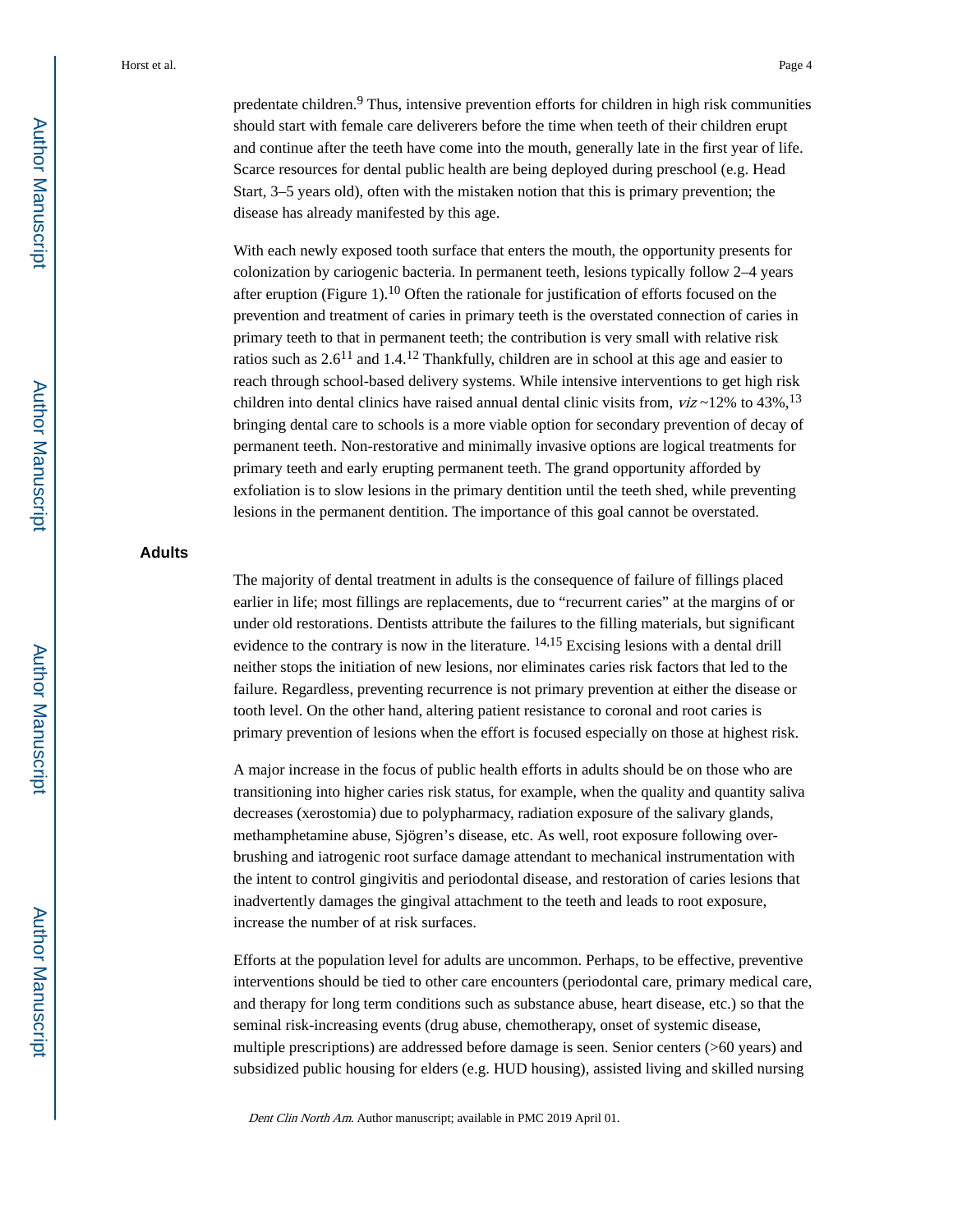facilities for older adults might be the focus of these efforts. The risk and the need for primary prevention are not static but change across the life course.

# **Prevention/arrest--approaches during early childhood**

Caries does not occur without sugar. Rather, the evidence is overwhelming that the frequency of sugar consumption and the duration of sugar in the mouth are more powerful determinants of caries risk than is the quantity of its consumption.<sup>16,17</sup> Providing dietary guidance in dental public health programs at the earliest ages is imperative. Additionally, avoidance of sugar-enriched beverages such as juice drinks, sodas, and sports drinks at all ages is important, and the fallback strategy of rinsing with water after consumption of these artificial drinks are consumed may be useful, and should be studied further. Milk and baby formula should never be supplemented with sugar.

Patients with severe plaque due to a complete lack of oral hygiene, but fed solely through gastric tubes or intravenous ports, do not get caries lesions. Likewise, patients with the genetic defects of intestinal sucrase deficiency or hereditary fructose intolerance (fructose is half of the sucrose molecule), who therefore avoid dietary sucrose do not develop appreciable caries lesions and have barely detectable  $S$ . mutans in their mouths.<sup>18,19</sup> Increased frequency of simple sugar intake seems to have the largest effect on initiation of lesions. "Baby bottle tooth decay" resulting from cow milk or artificial "formula" is an important example: restriction of milk bottle exposure to 3–6 meal times depending on weight and age reduces the incidence of caries dramatically, while exposure throughout the night is to be strongly discouraged.<sup>20</sup>

It takes time for cariogenic dental plaque to accumulate to the point when it can deliver enough acid onto the tooth surface to dissolve enamel. Cavities do not occur in constantly cleaned teeth. Frequently disturbing plaque by any means works to prevent caries lesions.<sup>21</sup> Caregivers need to be taught how to clean the teeth while maintaining reasonable comfort for all involved. It is helpful to build a sense of control in the child by breaking up each episode of brushing into small bits with structured time (counting), even during infancy. Teeth can be cleaned anywhere. Sinks and bathrooms are not needed and it is frequently easier to clean a young child's teeth on the floor or a sofa with the child's head on one's lap or between one's legs (Figure 2).

Fluoride varnish decreases the amount of new caries lesions in school-aged children by 37%.  $22$  This effect was assumed to extrapolate to younger children. We ourselves had this hope, and documented safety of fluoride varnish in infants.<sup>23</sup> A surge in fluoride varnish use starting with the eruption of the first tooth has come in the last decade, but positive results have not followed. Table 2 details the outcomes of clinical trials on caries lesion prevention by fluoride varnish when starting the intervention before the 3<sup>rd</sup> birthday. Disappointingly, 5 of the 6 studies employing fluoride varnish alone show no prevention of new lesions.<sup>24–30</sup> The three studies that combine fluoride varnish with other interventions also showed no effect, or only the expected effect of the other interventions.<sup>31,32</sup>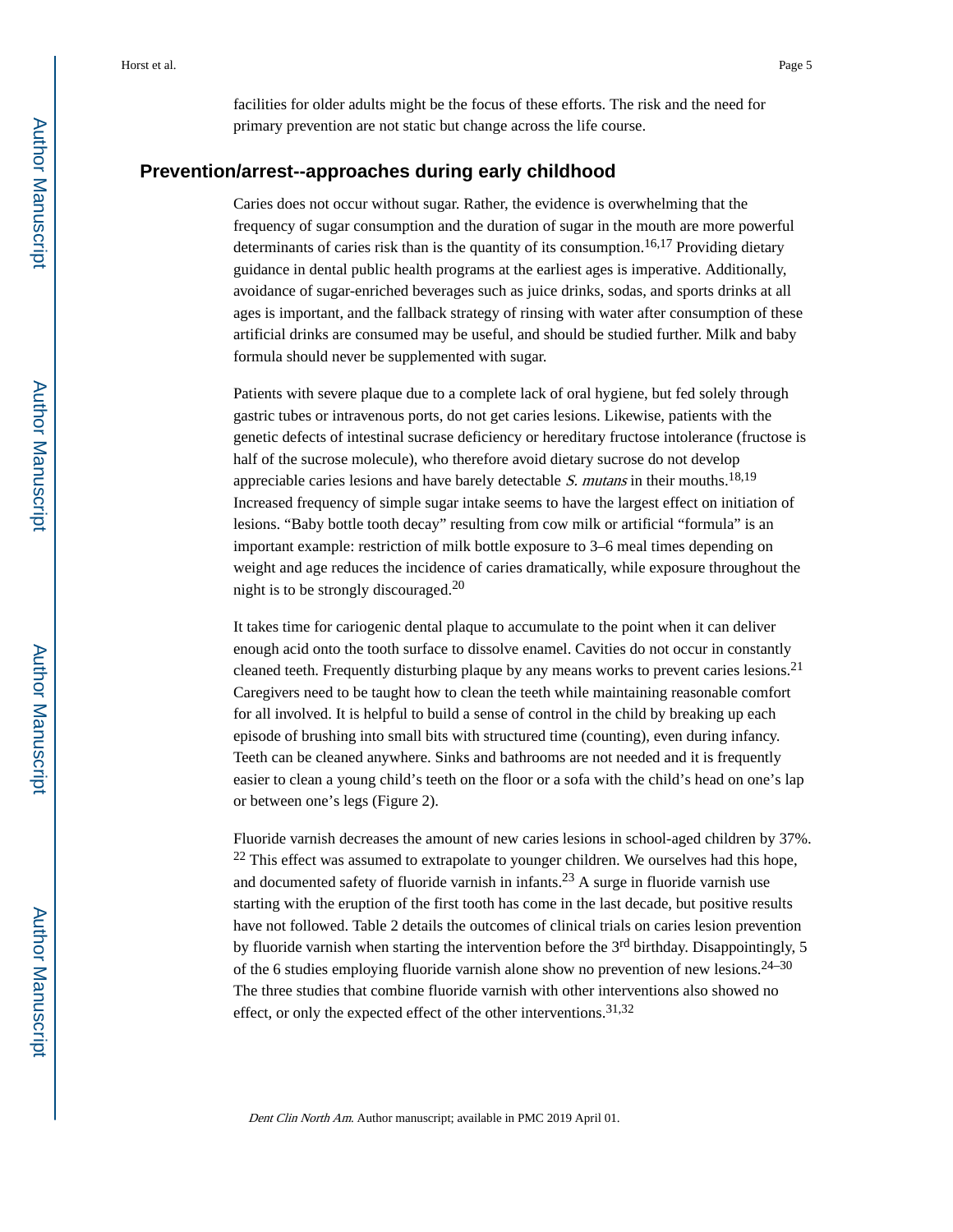One interpretation of this surprising disparity in the effectiveness of caries prevention by fluoride varnish at different ages is that differing balances of pathogenic and protective factors may occur at different ages. Perhaps dietary sugars, hygiene, and the composition of the dental plaque play a larger role than the enhancement of remineralization potential by fluoride varnish. It may also be that diverse varnishes vary in their effectiveness; no clinical testing has been done on the preventive effect of most fluoride varnishes currently on the market.<sup>33</sup> The lack of effect observed in these recent trials deserves further study. For now, we recommend use of interventions that consistently show an effect.

Promising work has been done on the combination of antimicrobial agents with fluoride varnish. Two clinical studies in toddlers (12–35 months old) show added benefit of painting povidone iodine onto the teeth immediately prior to fluoride varnish, every 2–4 months for at least 10 months. As summarized in Table 3, a clinical trial resulted in 80% fewer children having any signs of caries after 1 year of bi-monthly combined iodine-fluoride treatment, as compared to fluoride varnish only.<sup>34</sup> A cluster intervention showed that inclusion of povidone iodine resulted in 24% fewer children having any signs of disease after 10 months with  $\sim$  2.5 treatments per child, and 31% less new lesions total.<sup>35</sup> Prevention of caries by antimicrobials is understudied in infants and toddlers.

Fluoride supplement tablets show 24% prevention of caries lesions in permanent teeth, but such an effect has not proven to be consistent for primary teeth, and the effect is no greater than topical fluoride rinses, varnish, or toothpaste, which presumably pose less risk of fluorosis.36 If this is to be done, it is wise—especially if the children drink well water—that parents determine the level of fluoride in that water.

# **Community fluoridation**

Following the discovery of the preventive effects of fluoride in water against dental caries, fluoride was added to water, milk, and salt. The scalability (amenability to general implementation) of this intervention arises from centralized production and existing government regulation of these vehicles. Water fluoridation is the most widely adopted, reaching more than 370 million people in 27 countries, with many studies demonstrating effectiveness and safety, with the sole exception of dental fluorosis as a possible side effect. The cost is roughly 20–50 cents per person per year in the U.S.<sup>37</sup> A recent Cochrane metaanalysis included 107 studies with an estimated average of 35% prevented fraction of caries lesions in the primary dentition (dmft), 26% prevention of lesions in permanent teeth (DMFT), and 15% prevention of any new lesions (primary disease prevention). The authors caution, however, that 72 of the studies were conducted prior to the widespread use of fluoride toothpaste, and that benefit from the combination is uncertain. Nevertheless, prevention by fluoride toothpaste is independent of fluoridated water exposure so one might expect a combined benefit. Twelve percent of recipients have esthetic concerns about dental fluorosis attributable to water fluoridation.<sup>38</sup>

Salt fluoridation reaches about 60 million people in Europe and more than 100 million in Latin America including Mexico. The cost is one-tenth of water fluoridation making it by far the least expensive and probably the most efficient method of caries prevention. While no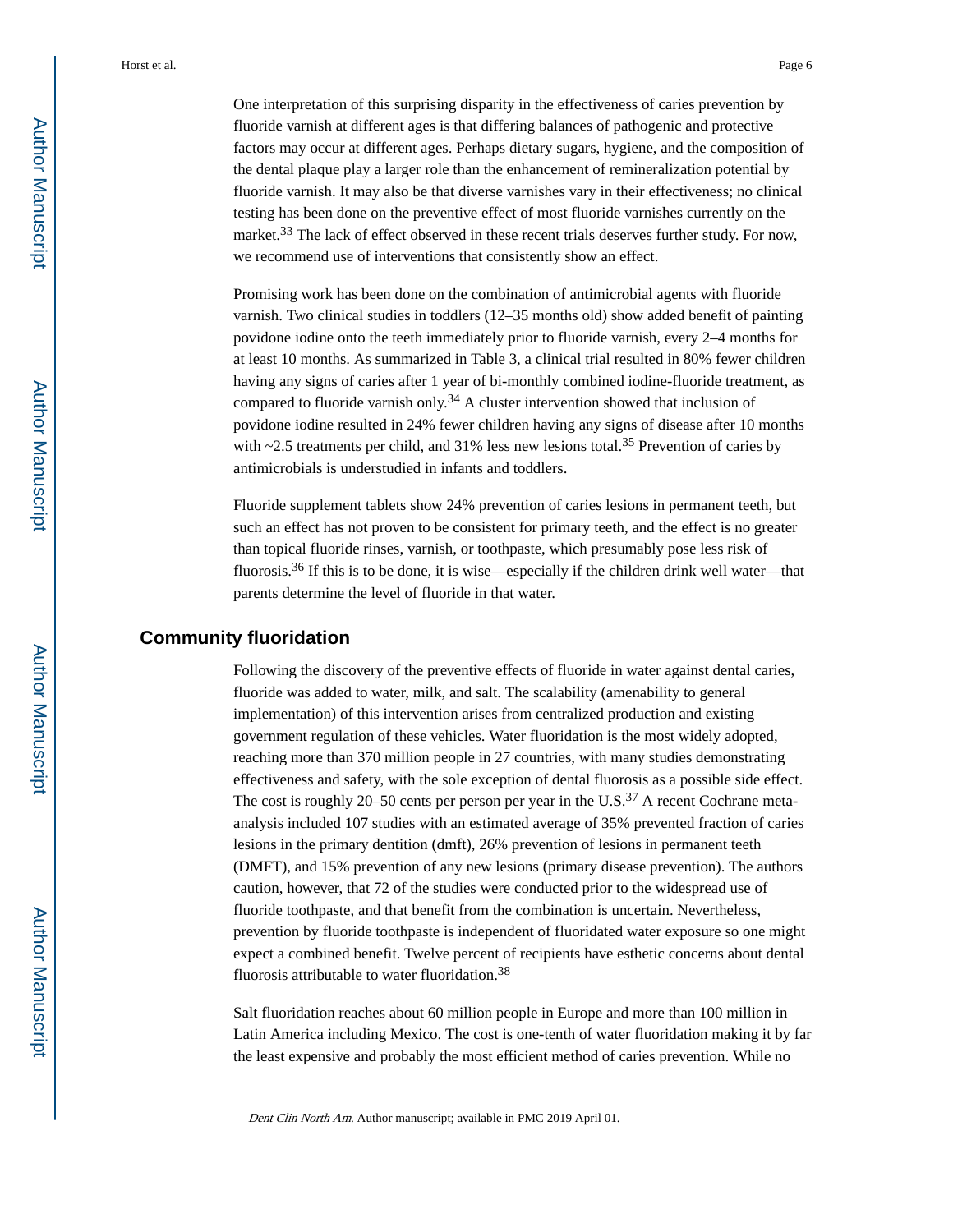modern clinical trials on the caries preventive effects of salt fluoridation are known to us, older cluster-randomized studies consistently show 50% prevention of new lesions.<sup>39</sup>

Milk fluoridation offers the highest precision of fluoride dose, as the variation in quantity of milk intake is lower among children than that for tap water or salt, and can be further metered by single serving boxes. The cost is U.S. \$1–2.50 per person per year, roughly 5 times that of water fluoridation. Accordingly, only about one million children receive fluoridated milk.40 Despite many demonstration projects, a recent Cochrane review found only one placebo-controlled clinical trial of milk fluoridation, in which a 31% prevented fraction was observed in the primary dentition; the lesion increment in the permanent dentition of the control group was too low to make any conclusions.<sup>41</sup>

The reported target of these scalable fluoridation interventions generally was children. However, impact across the age spectrum can be achieved. In countries that predominantly consume processed food (such as the United States, Mexico, and Canada) and have high prevalence of dental caries, physicians recommend limiting salt intake due to exacerbation of hypertension associated with cardiovascular disease. Gestational hypertension bears the same concerns. Thus, while the cost effectiveness is provocative, the propriety of salt fluoridation for older adults or pregnant women should be approached with caution and further study. Most countries curtail milk consumption during later childhood. Community water fluoridation, therefore, appears to be the large scalable intervention of choice to prevent caries during adulthood.

#### **The importance of fluoride toothpaste**

The sale of fluoride toothpaste has been profoundly successful. In the U.S., an average of three tubes of toothpaste are sold for every person annually. Across 70 clinical trials, 24% of caries lesions are prevented by using fluoride toothpaste compared to non-fluoride toothpaste, and this effect is not decreased by exposure to fluoridated water. Meta-analysis by concentration of fluoride shows a dose response that seems to reach maximum effect at 37% prevented lesions for the highest tested concentrations: 2400–2800 ppm F. Diseaselevel prevention (no new lesions) is seen in 12% of patients using over-the-counter (OTC) strength fluoride toothpastes, 1000–1500 ppm in primary or permanent teeth, compared to controls.42 Significant heterogeneity in disease-level outcomes is seen. No placebocontrolled trials have been conducted in 30 years, while the free fluoride concentrations in these toothpastes have increased. One trial, conducted prior to the inception of adding fluoride into toothpaste, observed a 25% decrease in caries lesions with calcium phosphate toothpaste versus no toothpaste. Brushing without a dentifrice or with a dentifrice without fluoride has long been assumed to have an important effect on lesion prevention, but numerous trials have shown a lack of prevention of new lesions, even in supervised studies. Unquestionably, brushing per se inhibits gingivitis and that is a major reason dental providers stress its importance.

Children's toothpastes (850 to 1150 ppm fluoride) for those under 6 years (when mineralization of all tooth crowns except the  $2<sup>nd</sup>$  permanent molars has been completed), and pastes with as much as 5000 ppm F for older children or adults, are effective self-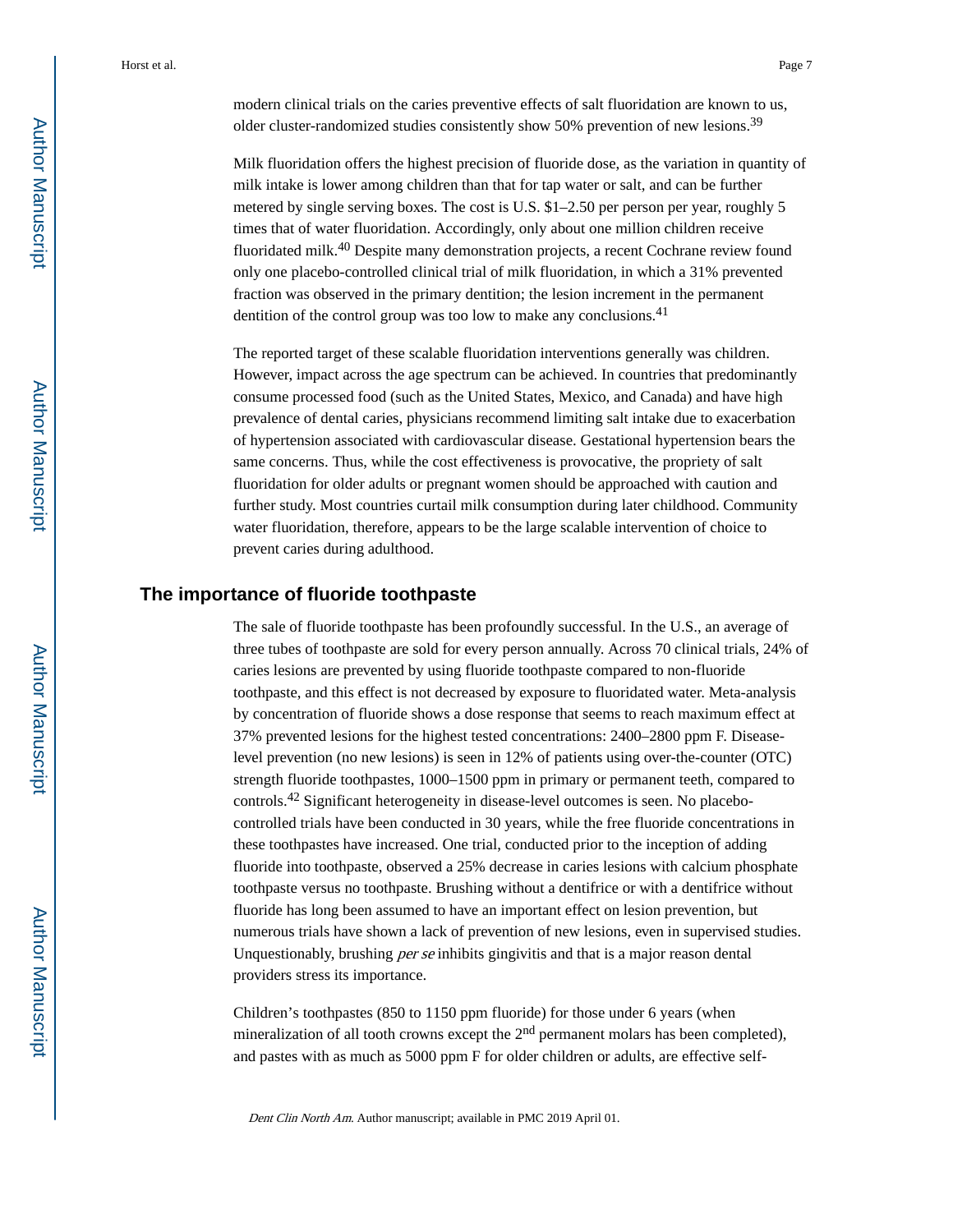administered topical drugs for primary prevention of tooth decay. The efficacy of these selfapplied fluorides has been particularly well-documented in trials in the young permanent dentition in a wide range of populations (see above). As mentioned above, the prevalence of dental caries lesions drops 20–30% in populations using fluoridated toothpaste. Supervised tooth brushing in schools is effective. Rinsing is not encouraged generally after normal brushing, as exemplified by the Oral Health Foundation's "spit don't rinse" slogan.

Free postal delivery of toothpaste along with advice from home visitors not only reduces decay at the 24% rate seen in trials with direct administration, but reduces need for dental extractions in lower socioeconomic groups.<sup>43</sup> Therefore, distribution of toothpaste ultimately reduces pain, disfigurement, and further, more extensive and costly complications of caries – important goals. While successfully implemented at other ages, toothpaste use has not been effective as a public health measure in preventing ECC. Despite the fact that the American Dental Association recommends that appropriate amounts of fluoride toothpaste be used for high risk children of all ages,<sup>44</sup> many healthcare workers continue to discourage early adoption of fluoridated toothpaste to reduce the risk of fluorosis. However, retrospective study of an Australian population exposed to fluoride toothpaste early in life shows a relatively small increase in fluorosis, and at the same time demonstrates extensive protection against tooth decay. The highest meta-analysis estimate of increased risk of fluorosis by toothpaste is two-fold.<sup>45</sup> Most fluorosis is of no clinical significance. Furthermore, fluorosis is not related to quality of life measures.<sup>46</sup> If fluorosis concerns persist, roughly one third less fluorosis occurs when delaying use until after the first birthday.44,45

Parents need guidance from primary care providers about how to choose a fluoridecontaining toothpaste. They are confused by the labeling and advertising. They also need instruction on how to brush a child's teeth. Often parents think they need to brush the teeth in the bathroom awkwardly trying to do this with the child sitting on the sink. They can't see the teeth or keep the mouth open. Many parents and caregivers think that children can brush their own teeth, even when they are very young. They need to be taught that a parent should model good brushing, and also brush the child's teeth themselves until the surprisingly old age when children can effectively brush (circa 7 years). Some parents believe that the teeth may be damaged by brushing, or that 3 year olds can brush properly: parents need accurate information.

# **Fluoride rinses, foams, varnish, and high fluoride toothpastes and gels**

Clearly, fluoride can prevent caries lesions in school-aged children and older adults in any of the available delivery systems  $-26\%$  by lesion, and 12% by disease.<sup>47</sup> Industry and academic efforts to optimize benefits have focused on minimizing application frequency and protocol duration, while maximizing the prevented fraction of caries lesions. Massive development efforts have gone into the various delivery approaches: rinses, varnishes, foams, gels, etc. Varnish seems to be the endpoint of single-agent fluoride-only materials, as the protocol demands only seconds, varnish can be favorably flavored, and twice per year application appears to maximize effect. Still, the greater use of foams may be due to their more favorable textures. While daily fluoride exposure may contribute to control of dental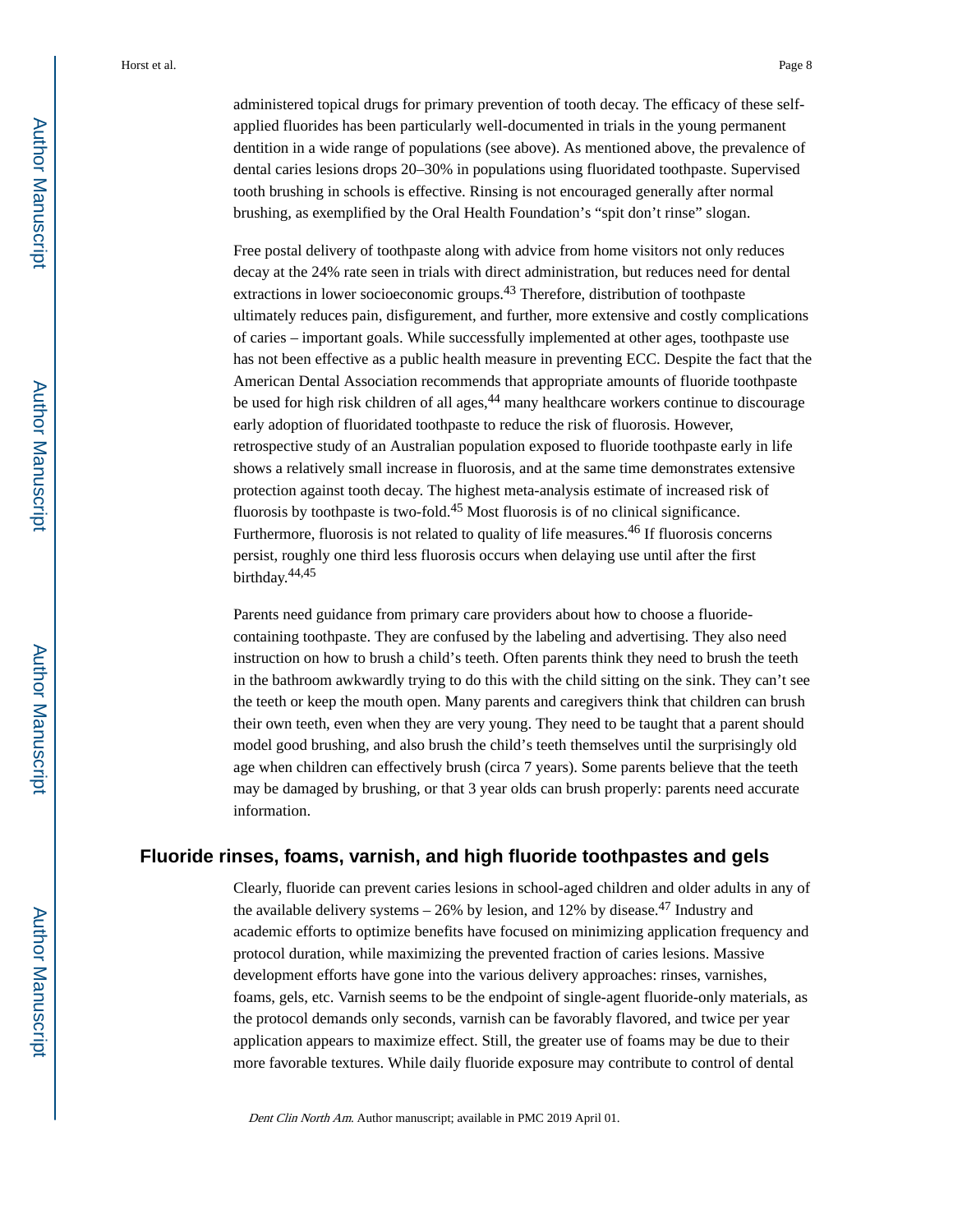plaque bacteria, it must be remembered that professionally applied fluorides operate mostly by increasing the remineralization of the enamel surface. It is not surprising that these single agent therapies top out at  $\sim$ 37% prevention. In view of the small differences in effects between topical fluorides, it is not surprising that adoption is so low even 20 years after introduction of fluoride varnish into the U.S. According to industry experts, it is estimated that only half of dental offices use fluoride varnish (personal communication, Kevin Thomas of Elevate Oral Care).

Fluoride rinses result in 27% fewer lesions, or 23% fewer permanent teeth with lesions.<sup>48</sup> Rinsing with fluoride *instead* of brushing with it achieves similar outcomes.<sup>49</sup> Rinsing with fluoride may be particularly useful for prevention in teenagers or others who are old enough to rinse but have trouble with motivation or dexterity to brush, as rinsing is simpler. Only one study of fluoride varnish explicitly in addition to fluoride toothpaste has been done, though most studies of varnish to prevent lesions in children occurred in the background of fluoride toothpaste; their effects were equivalent. No significant differences are seen among rinses, gels, varnishes, and toothpastes in the few available studies,  $49$  though these studies appear too small to have been able to detect a difference if one had existed. Not accounting for the recent studies in 1–3 year old children summarized in Table 2 above, the prevented fraction of lesions estimated for each topical fluoride is as follows: daily OTC toothpaste 24%, daily prescription (5000 ppm) toothpaste 37%, daily rinse 26%, semi-annual gel 21%, and semi-annual varnish  $37\%$ .<sup>42,47</sup>

Considering cost effectiveness and additive benefit, the best approach to using fluoride for primary prevention as the risk increases appears to be normal strength fluoride toothpaste until the completion of permanent tooth crown formation (circa 8 years), then 5000 ppm fluoride toothpaste, each together with fluoride varnish two times per year.

Stannous fluoride in toothpaste has been understudied, perhaps because of concerns about tooth surface staining and taste. The color change of the dentition's surface is probably due to oxidized porphyrins from dead bacteria and oxidized tin. There is some evidence of effectiveness but none of the studies are modern placebo-controlled randomized clinical trials. Blinding of examiners and participants is problematic. Meanwhile, the potential activity of the tin ion against dental caries in available OTC products should be further evaluated.

# **Silver diamine fluoride as a treatment and preventive for caries**

Silver diamine fluoride is a topical treatment for caries lesions and a primary preventive for newly exposed high risk surfaces such as first molar fissures or roots.<sup>50</sup> Its mechanism(s) of action is under investigation. However, silver diamine fluoride has double the concentration of fluoride  $(-5\%)$  as that in varnish, is 25% weight/volume silver ions, and has 8% ammonia, in water.<sup>51</sup> It is currently presumed that the high fluoride content allows for more effective diffusion into enamel and dentin, that the silver kills bacteria upon contact, and differentially stays in de-or hypo-mineralized tooth structures, both hardening the structures and reactivating upon exposure to bacterial metabolic byproducts thereby preventing their reinvasion, and that the ammonia stabilizes the solution and serves as an antiseptic to add to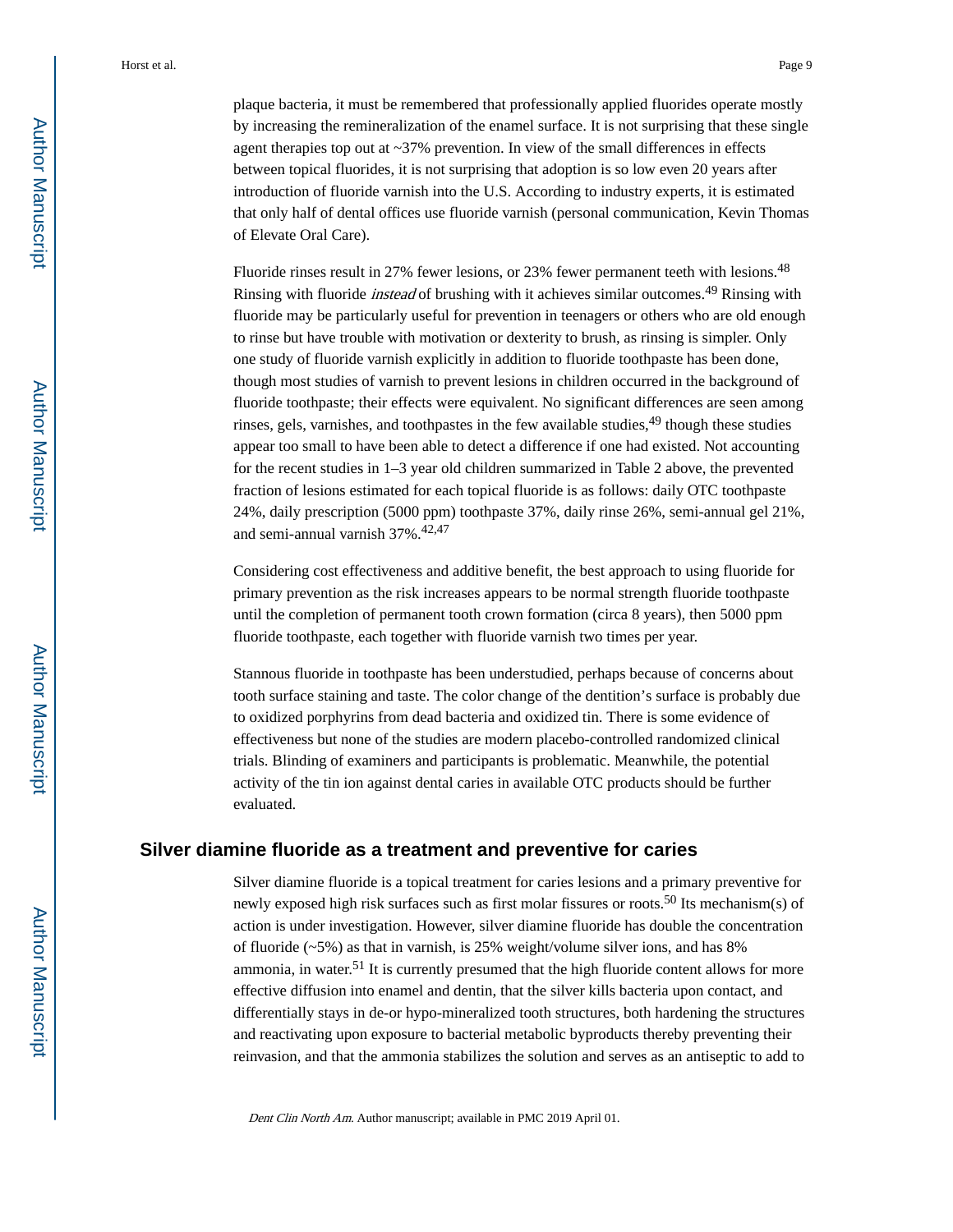microbial kill on contact.<sup>52–54</sup> This hypothesized triple mechanism seems well-suited for caries since this material treats the disease etiology.

Clearance by the US Food and Drug Administration (FDA) in 2014 and availability of the product in 2015 have catalyzed adoption. No dental product has had such rapid adoption. We estimate that 10% of US dentists now have a supply. Canada approved the same product in early 2017. The FDA recently designated silver diamine fluoride with Breakthrough Status, which is a commitment to a drug application for a life-threatening disease for which there is no medical treatment.

Nine clinical trials document caries arrest by treatment of cavitated dentin lesions with silver diamine fluoride in children and older adults. Twice per year application apparently maximizes the arrest effect that increases to 90% after 2 years of treatment.<sup>55,56</sup> Maintenance of arrest seems to depend on at least annual re-application.<sup>57,58</sup> Furthermore, after 2.5–3 years, 70% fewer lesions are observed on the untreated surfaces of patients whose lesions were treated with silver diamine fluoride.<sup>55,59</sup> This observation of fewer new lesions from treating only existing lesions appears to surpass that for operative treatment, which is approximately 38% after 2 years.<sup>15</sup> Prevention of new lesions is also documented, where application to high risk surfaces once per year is equivalent or more effective than fluoride varnish four times per year in children or older adults.<sup>60,61</sup>

The only known side effect of silver diamine fluoride is the staining of lesions. The silver tarnishes to black. This color change is an index of the effectiveness of the treatment, where the entire lesion turning black indicates success: all lesions that are completely black are apparently arrested. Some lesions that are arrested do not turn entirely black, but this is fairly obvious from the shiny dentin; all demineralized (carious) or hypomineralized dentin or enamel will stain black. Parents and caregivers generally do not object to the stains in primary teeth when the treatment is explained and the alternative is operative treatment.<sup>62</sup> The carious dentin is hardened by the treatment to twice normal dentin hardness.<sup>63</sup>

Application is simple (dry and apply), such that any dental or medical provider can provide the treatment. Nurses and hygienists who can provide care at remote sites such as schools or nursing homes should be encouraged to adopt silver diamine fluoride to manage dental caries lesions. Monitoring is simple. The cost of the material is commensurate with fluoride varnish.

## **Sealants for primary prevention**

Sealants form mechanical barriers that isolate the pits, grooves, and defects in the biting (occlusal) surfaces of the teeth from the dental plaque and dietary constituents. They also can fill defects in smooth surfaces. Sealants were developed in part because water fluoridation was not as effective a decay preventive on occlusal pit and fissure surfaces as on the smooth surfaces of the teeth (buccal, lingual, and proximal), and also to treat early lesions.<sup>64</sup>

Sealants continue to be used in public health even as evidence—both histological and clinical— has mounted that topical fluorides are effective and less expensive. Placement of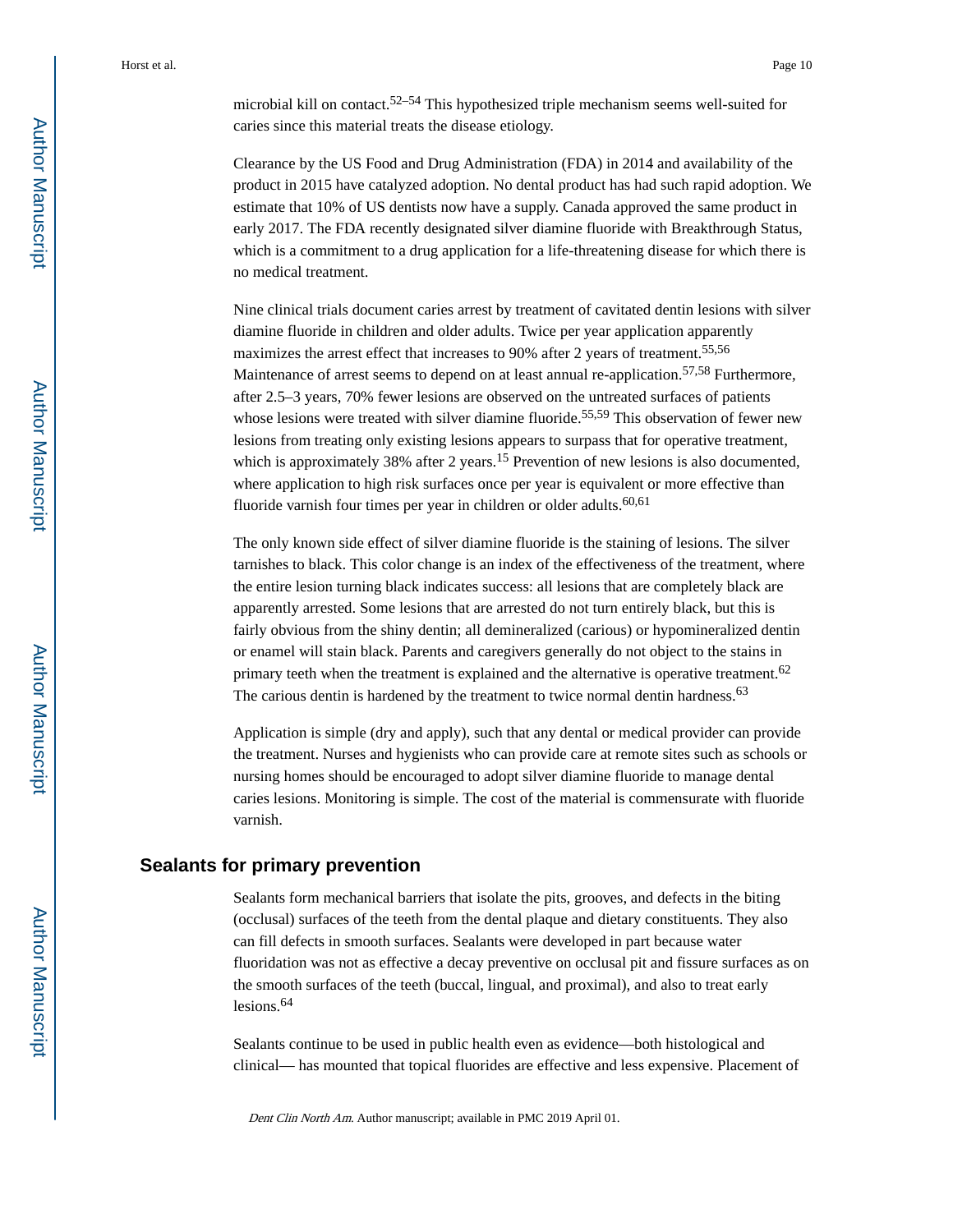plastic resin sealants is a time-intensive and technique-sensitive procedure requiring skilled personnel and significant patient tolerance, e.g. compared to application of topical fluorides. Effective resin sealant application in children requires four hands. Studies have shown no statistically significant difference in the preventive effects of resin sealants versus fluoride varnish. 65,66 Sealants in public health, placed on the basis of poverty status alone, are expensive, and may be an inefficient use of scarce resources. Nonetheless, direct cost effectiveness comparison is important, for example to account for the consolidation of efforts into fewer visits by sealants than for topical fluorides. A recent study comparing the two again showed no significant differences in the prevention of pit and fissure lesions by 6 monthly applications of fluoride varnish or sealants in first permanent molars, but a careful analysis showed cost savings of US\$88.53 (£68.13) per patient using the varnish.<sup>67</sup>. Also, resin sealants do not alter the risk for caries lesions on untreated surfaces, while fluoride varnish is easily applied to other surfaces.

While public health outreach efforts to deliver sealants for first permanent molars are successful, almost no similar efforts have been made to place sealants in second permanent molars. This lack of coverage of older children and adolescents is important because caries lesions that develop during adolescence often go untreated and can result in expensive visits to the emergency department of hospitals a decade later.<sup>68</sup>

Resin sealants are considered the standard of care for prevention of lesions on the treated surfaces, or as treatment for non-cavitated lesions.<sup>69</sup> They should only be placed in children or adolescents who have clearly documented past caries experience or large amounts of plaque on their teeth. The presence of fillings is not always a good indicator of past caries lesion experience as diagnosis of caries lesions among dentists is highly variable. The best indicator of dental caries is frank cavitation. Also, sealants may be indicated if a child has a medical condition that directly or indirectly impacts salivary flow, or where medications contain sugar, as in syrups. Although the focus is on first and second permanent molars, defects or deep fissures in primary molars in caries active children merit the use of sealants.

Significant evidence suggests that the replacement of resin sealants by high viscosity glass ionomer cements should be considered. Glass ionomer cement sealants release fluoride and metal ions into the parts of the tooth most susceptible to caries, and do not require a dry field to be created in the moist environment of the mouth. When the bulk of the cement is lost, some material remains in the deepest parts of the grooves to provide mechanical protection. When lesions are used as an endpoint (instead of retention), resin and glass ionomer cement sealants show equivalence in meta-analyses at 2, 3, 4, and 5 years after placement.<sup>70</sup> There is markedly greater ease of application: the tooth is brushed, then the material is mixed and pushed into the pits and grooves of all teeth. This increases the speed and therefore presumably the cost-effectiveness. There is also evidence of superior prevention on untreated surfaces by glass ionomer cements. For example, a study of 2,557 children in Italy demonstrated 35% prevention of caries lesions on the distal of the second primary molars when using glass ionomer cement compared to resin.<sup>71</sup> Since resin sealants will not be successful unless placed in a very dry field, glass ionomer cement sealants may offer a better alternative generally, and particularly if the molar tooth is erupting, the child is unable to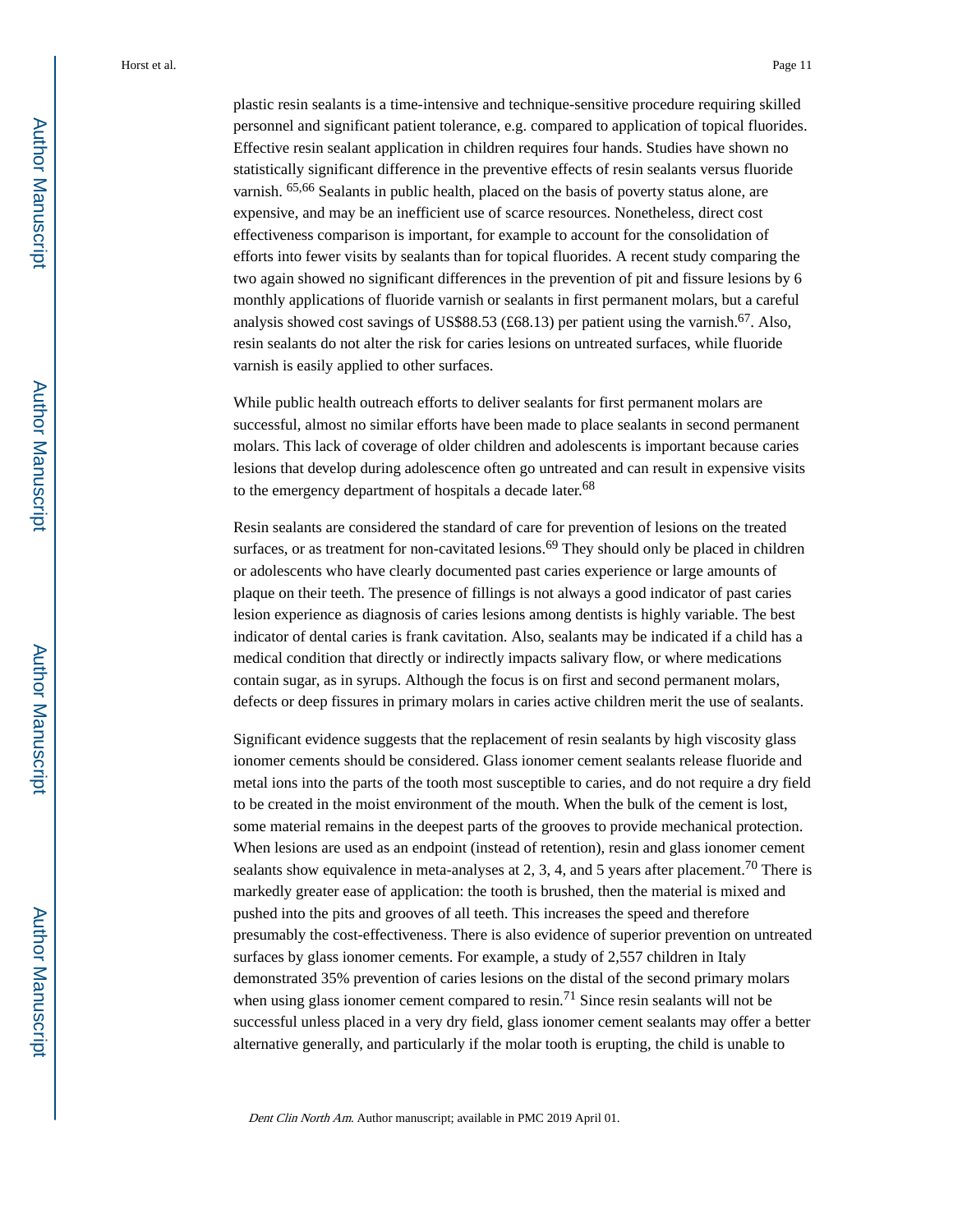cooperate, or if the operator is working alone. Patient preference and cost-effectiveness should be studied further.

Resin sealants, when placed well, have a relatively high retention rate. However, the goal is not to retain a material; it is to prevent caries lesions. There is misunderstanding that the Oral Health 2020 goals state that sealants should be retained in certain percentages of children; the actual goals state that certain percentages of children should have their teeth sealed. The monitoring of sealant retention is a surrogate measure specific to resin sealants. The effectiveness of glass ionomer cement sealants does not rely on retention. Meanwhile, there is no innate therapeutic value to resin, such that leaking resin margins create a micro environment that promotes tooth decay. Public health sealant programs have mistakenly been set up to monitor the surrogate marker of sealant presence rather than actual lesions as the response variable. These systems need to adapt to new data, and implement interventions that lead to the best clinical outcomes.

# **Xylitol and other polyols**

Sugar substitutes have long been sought and some studied extensively: xylitol, a 5 carbon sugar alcohol has proved to have unexpected antibacterial effects specific for S. mutans by compromising its metabolism and colonization.72 Studies began with a remarkable series of mostly human clinical trials. In the Turku Sugar Studies, Scheinin and Mäkinen substituted the non-fermentable polyol xylitol for virtually the entire sugar content of the dietary components of dental students and faculty at a dental school in Finland during a 3 year period.<sup>73</sup> This substitution resulted in remarkable caries incidence reduction, by comparison with similarly fructose-substituted and conventional sucrose-containing foods. Essentially no new lesions were seen in the xylitol group, while 7.2 were gained in the sucrose group.74 It is, however, impractical for humans to make such complete dietary substitutions due to gastrointestinal intolerance to >50g per day of xylitol, being a characteristic of all dietary additives/substitutes poorly absorbed from the gut.

Subsequently, controlled studies demonstrated that several exposures daily to high content xylitol-containing chewing gums or other confections with a high content of xylitol, thus greatly reducing the ingested load of xylitol (the remainder of the diet remaining essentially unaltered), also significantly inhibited caries prevalence and incidence. Notably, the greatest reduction of lesions occurred on the smooth surfaces of the teeth; the fissures and pits were least affected. The most remarkable of these longitudinal studies was carried out for 40 months with 10 year olds in Belize, a society with high sucrose consumption and high caries prevalence. Several studies have shown the biological bases of this effect to be essentially specific to the *S. mutans* among the oral flora.<sup>72</sup> Some have argued that this anti-caries effect of high content xylitol gums is merely a reflection of sweet taste and gum chewing that increase salivary flow and salivary buffers, with resultant clearance of food from the mouth and neutralization of acids in the plaque.<sup>75</sup> Nonetheless, the well-controlled Belize study that included gums of high content sorbitol alone and in combination with xylitol demonstrated a xylitol dose-response efficacy, and discounts this simple salivary flow and buffering explanation.<sup>76</sup> Additionally, large population studies of fluoride-containing toothpastes containing either 10% sorbitol or 10% xylitol also show augmentation of decay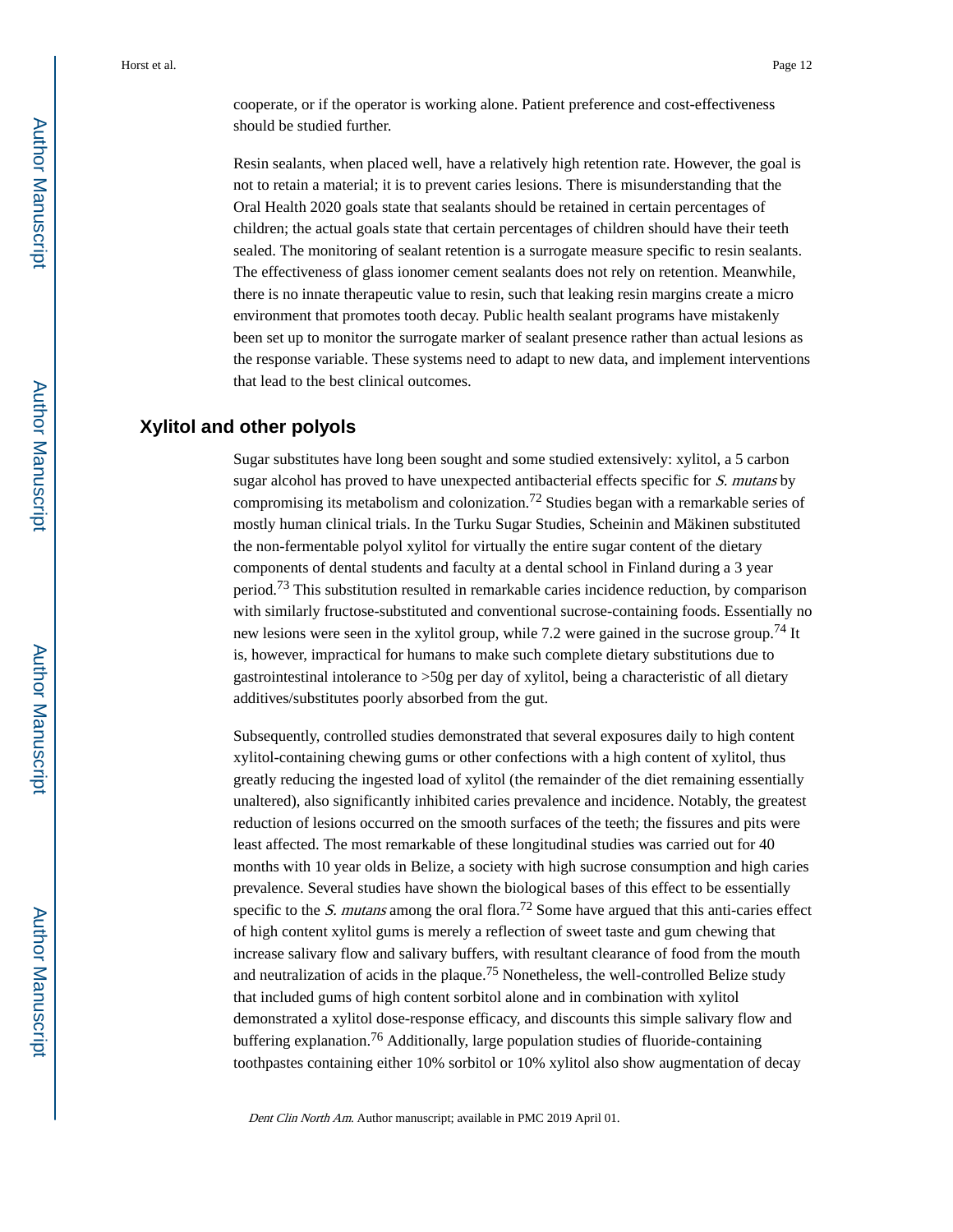preventive effects of the fluoride when containing  $10\%$  xylitol.<sup>77,78</sup> A recent smaller study did not show any benefit.<sup>79</sup> Mainstream toothpaste manufacturers in the US do not presently make their pastes with xylitol. A recent study of xylitol lozenges in adults with low caries lesion backgrounds showed no effect on coronal lesions, but reduction in root lesions.<sup>80</sup>

Other non-fermentable or slowly fermented (by dental plaque bacteria) sugar substitutes have been studied beside xylitol. Of long interest have been sorbitol and mannitol (6-carbon sugar alcohols, widely used in sugar free confections in the U.S.) and inducibly transported and catabolized in part to ethanol; ${}^{81}$  they are associated with modest caries reduction consistent with partial substitution of sugar confections in the diet. $82$  Erythritol (a 4-carbon sugar alcohol analog of xylitol), when added in high concentration to a glucose-containing culture medium slows the growth of mutans streptococci, as does xylitol, $83$  but unlike xylitol, is not associated with reduction of total streptococci in interdental plaque.<sup>84</sup> A 2year cluster-randomized trial in children at low risk for lesion development (average 1.5 new lesions after 2 years), drinking fluoridated water, observed no difference between lesion scores for lozenges that contained either xylitol-maltitol (4.7g, 4.6g daily total, respectively) or erythritol-maltitol (4.5g, 4.2g daily total) versus participants not given lozenges.<sup>85</sup> Maltosyl-erythritol, a triose alcohol, has been reported to inhibit extracellular glucan synthesis from sucrose by  $S$ . sobrinus, one of the mutans streptococci prevalent on human teeth, but we know of no clinical studies with it.<sup>86</sup> The other clinical trial of erythritol (7.5g) daily total) confections known to us showed prevention of caries lesions in children with respect to sorbitol or xylitol candies, though comparisons were performed on total lesions in each group rather than the standard DMFS, which deflates variance metrics and is therefore questionable.<sup>87</sup>

Also notable as a sugar substitute is isomaltitol (Palatinit, Isomalt) which is now prominent in sugar free confections in the U.S. and many countries abroad. It is a 1:1 mixture of 2 synthetic disaccharide alcohols: glucosyl-sorbitol and glucosyl-mannitol. It is slowly fermentable,88 claimed not to lower the pH in human dental plaque, unlike sugars, and is reportedly non-cariogenic in rats.<sup>89</sup> However, extensive literature search reveals no clinical studies to date that indicate it either reduces S. mutans colonization levels or reduces tooth decay incidence in humans.

Perhaps the most surprising and important public health data from studies of xylitol gum chewing come from the study of mothers who chewed xylitol gum daily postpartum, and whose initially three month old infants experienced delayed colonization by mutans streptococci, and dramatically lower levels of carious lesions at 5 and 7 years of age, even though the mothers were instructed to stop chewing xylitol gum when their children were 15 months old.<sup>8</sup> Confirmation of this pattern is seen in two other studies, as shown in Table 1. These data are illustrative of primary prevention of caries by prevention of mother/child transmission of the prime pathogen of caries. Thus, it can reasonably be concluded that xylitol is of interest in the realms of primary and secondary prevention of tooth decay.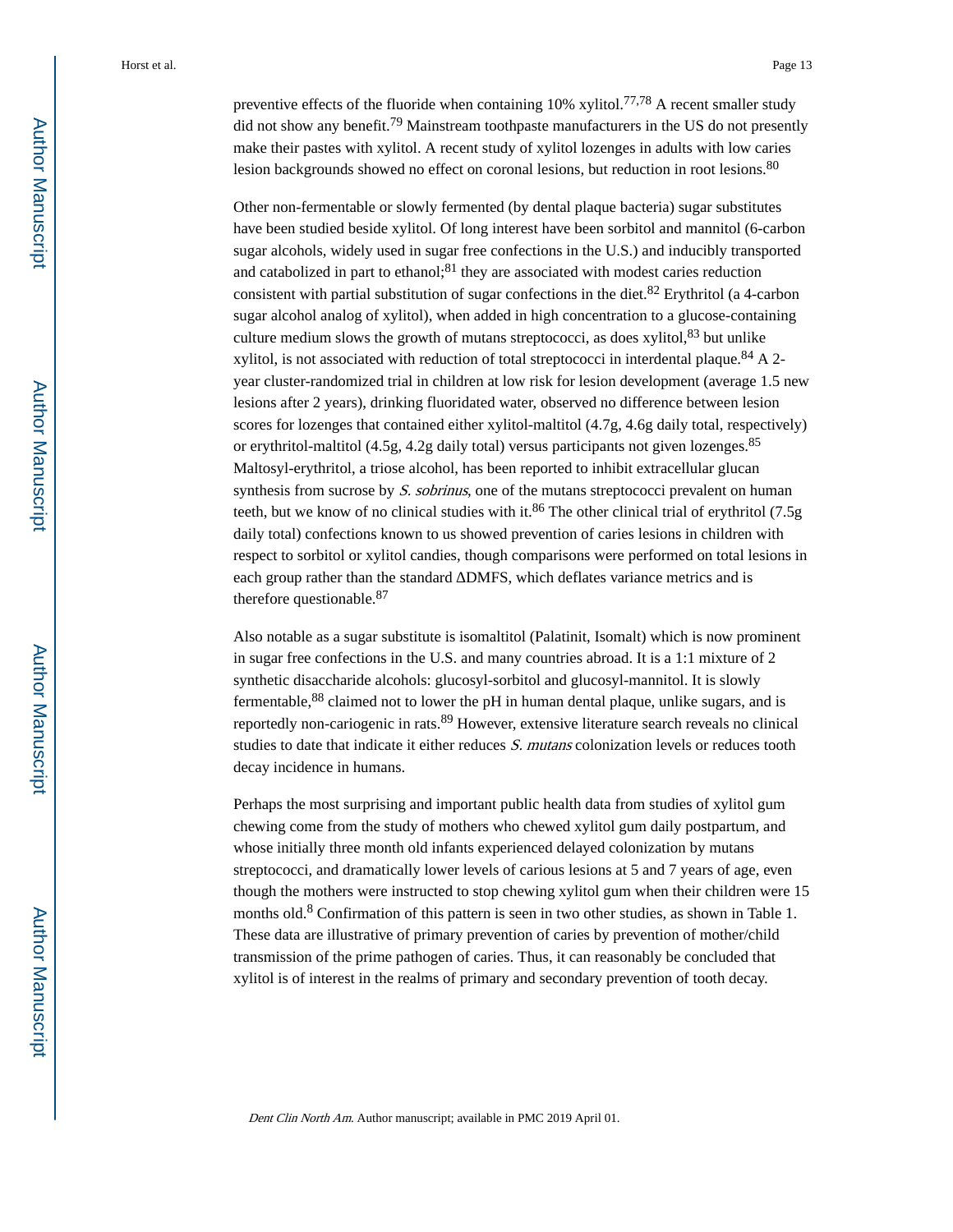#### **Antibiotic and Antiseptic agents**

#### **Antibiotics and Immunization**

Although chronic antibiotic use, as formerly common when rheumatic fever was prevalent in the US, was noted to sharply decrease caries prevalence among penicillin users,  $90$  it is universally deemed inappropriate to use antibiotics to inhibit caries because of allergic sensitization of the host and because of the risk of spread of antibiotic resistance among bacteria. Considerable progress has been made in efforts to develop immunization against the mutans streptococci, a group-specific or species-specific approach to caries control, leaving the rest of the oral flora relatively unaffected. To date, almost all work has been done in non-human experimental animals and *in vitro*. A proposal for human trials of vaccine in the United Kingdom has been turned down by its FDA-analogous agency with its feeling that all vaccines carry some, albeit generally rare, risk of significant adverse effects on the host, ex. Guillain-Barré syndrome, and that there already exist good non-immunological means to inhibit caries – sugar restriction, fluorides, sealants, etc. One must view the prospect of immunization against caries as distant. Nonetheless, at least one patent for an immunological has been sold to a drug company recently.

# **Antiseptic agents**

#### **Chlorhexidine and combinations with chlorhexidine**

Several non-specific, albeit potent antiseptic agents have been of interest in secondary prevention of caries affecting crown (enamel) and root (dentin) surfaces. The most studied has been chlorhexidine, which kills most bacteria rapidly by disruption of their cell walls. This antiseptic is available in different forms and concentrations in various countries. It is importantly benign to the host's mucous membranes and skin. A 0.2% mouthrinse was of initial interest in Scandinavia for its inhibition of supragingival dental plaque and associated gingivitis, for which it was effective even in the absence of tooth brushing and flossing. A non-randomized study of caries inhibition using 1% chlorhexidine gel resulted in 56% fewer lesions after 3 years.<sup>91</sup> These studies, among others, led to attempts by a U.S. company to introduce an over-the-counter chlorhexidine mouthrinse, but the concentration of chlorhexidine that cleared the FDA was reduced to 0.12% and the product was required to be marketed by prescription only.

It was known by this time that chlorhexidine rinsing would reduce short term salivary mutans streptococcal titers by 1000-fold, but that those titers rebound to baseline in about 3 months. This provided part of the rationale for a study of whether operative dentistry to surgically remove recurrent carious lesions after prolonged rinsing with 0.12% chlorhexidine could provide better outcomes if patients were to then chew either xylitol gum, sorbitol gum, or no gum for a period of three months. It was observed that xylitol gum greatly delayed the rebound of mutans streptococci in saliva, while sorbitol gum chewing had no effect; typical rebound occurred, as it did in the no gum control group.92 This dramatized the prospective utility of xylitol gum for secondary caries prevention, and argued against the idea that its effects were attributable simply to saliva flow stimulation, as discussed above.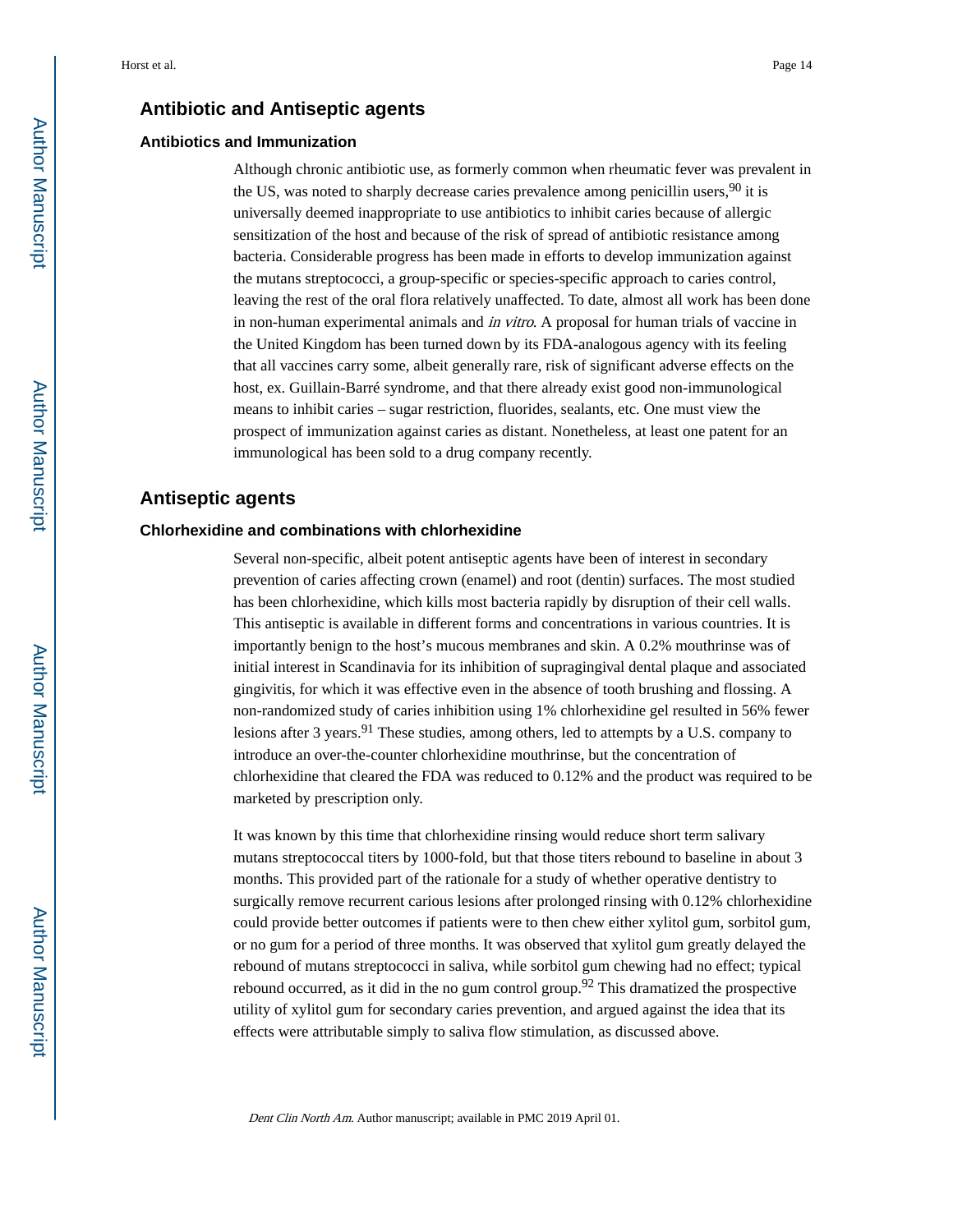Attempts have been made to deliver chlorhexidine in gels and varnishes to the teeth, with inconsistent demonstrations of efficacy. Fourteen clinical trials on prevention of caries with chlorhexidine products have shown markedly different results. While 3 trials using 1% chlorhexidine  $+1\%$  thymol, or 10% chlorhexidine show an effect to prevent root caries, no effects were seen in meta-analysis of the other 5 clinical trials in older adults, <sup>93</sup> and the eight in children.94 Patients in the 3 trials showing an effect did not have access to routine prophylactic dental cleanings. The lack of effect seen for 40% chlorhexidine varnish was particularly concerning because a dose-response is expected for effective interventions. However, little or no evidence was reported that the chlorhexidine was released from the diverse matrices in these studies. The chlorhexidine may have been bound in the varnishes and never released; bioavailability needs to be tested before clinical trials. A large carefully executed multi-centered trial in the U.S., in which chlorhexidine release from varnish was verified, demonstrated a lack of caries prevention for 10% chlorhexidine varnish in adults.<sup>95</sup>

On the other hand, several chlorhexidine-containing vehicles have been shown in randomized trials to have an effect on caries lesions.<sup>96</sup> In a notable study,  $1\%$  chlorhexidine gel was applied to the teeth of teenagers using applicator trays for 1 min/day for 14 days, whenever their paraffin-stimulated salivary S. mutans levels were higher than  $>2.5 \times 10^5$  $ctu/mL$ , at baseline, and every  $4<sup>th</sup>$  months thereafter. The strategy effected a short-term 2 to 3 log reduction of salivary titers, with long term 1 log reductions only in those starting with titers  $>10^6$  cfu/mL. Pit and fissure sealants were also placed at baseline in the intervention arm. All participants rinsed with 0.2 % NaF every two weeks during the 3 school years of the study. 56% fewer lesions were seen across all intervention group patients, and 81% fewer among participants with  $>10^6$  cfu/mL *S. mutans* at the start of the study. Thus, treating the risk factor of cariogenic bacteria salivary titers with an antimicrobial, illustrated efficacy.<sup>91</sup> Additionally, two placebo controlled trials showed significant prevention of interproximal caries lesions by flossing 1% chlorhexidine gel between the teeth. One study of 12 year olds applied the chlorhexidine by floss 4 times/yr for 3 years, resulting in 42% fewer new lesions and 68% fewer new fillings in the interproximal surfaces, compared to placebo quinine flavored floss and a no flossing control. The placebo floss group scores were not substantially different from the no flossing scores. No differences in S. mutans salivary titers were noted.<sup>91</sup> An analogous study in 4 year olds showed 43% fewer new lesions and 58% fewer new fillings in the interproximal surfaces.<sup>97</sup>

#### **Iodine**

Iodine-based disinfectants kill S. mutans, albeit not selectively. They have long been accepted as skin and mucosal disinfectants, and appear to be extremely safe. Three clinical trials describe 1-time use in children in operative dental treatment under general anesthesia. This additional intervention lowers S. mutans titers for  $\sim$  6 months, but does not have an effect on clinical outcomes, as predicted by rebound of mutans levels.<sup>98,99</sup> However, repeated use of povidone iodine before fluoride varnish decreases incidence of caries lesions; as described in Table 3. This is one of the only interventions that has been shown to work in toddlers that also works in school-aged children.<sup>100</sup>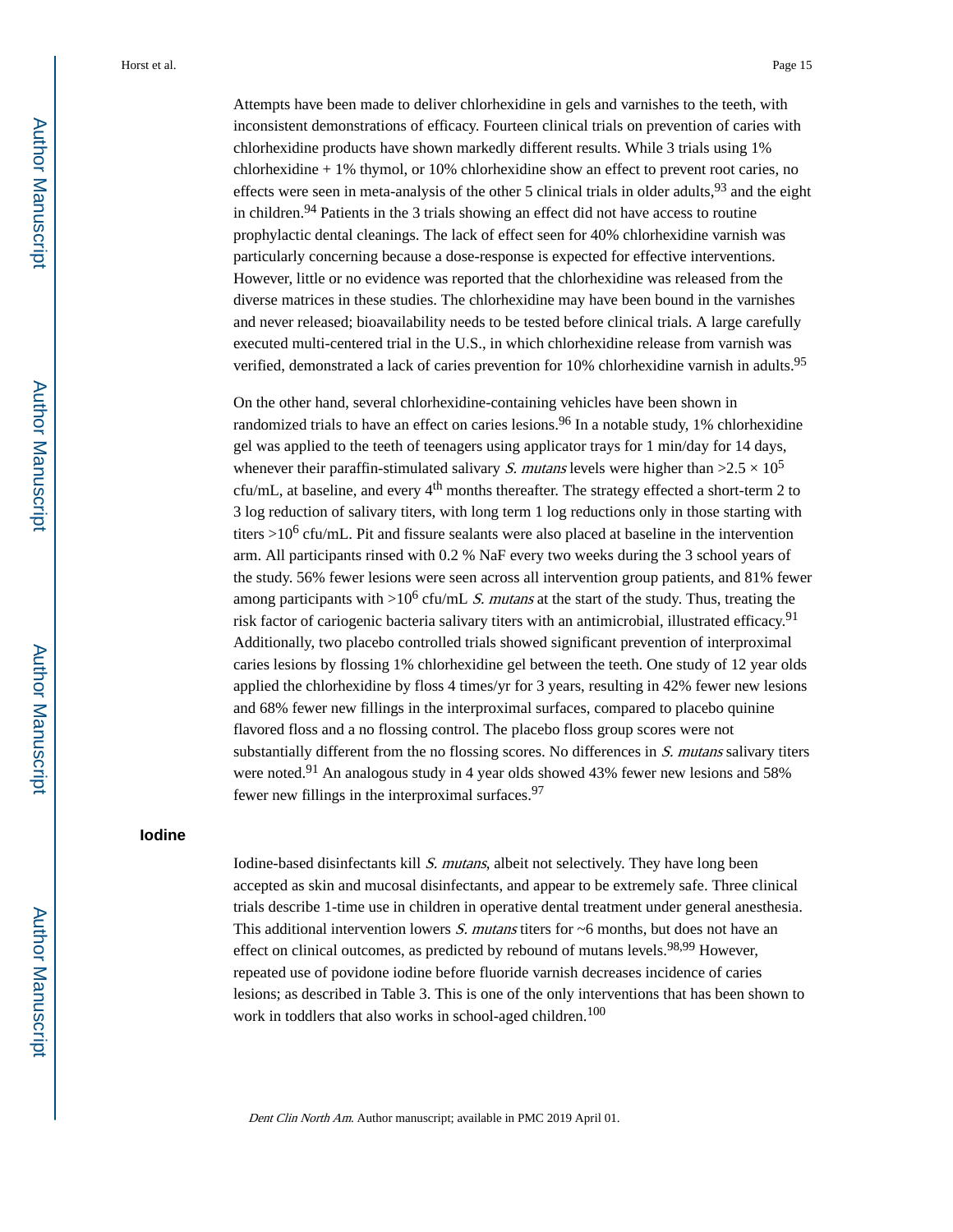# **Arginine**

Safety and buffering of dental plaque due to putative ionization of ammonium has led to interest in arginine somewhat recently. Various clinical trials ranging in size from 200 to 6000 participants on the use of toothpaste with 1.5% arginine, calcium carbonate, and fluoride all find nearly the same 20% reduction in caries lesions after 2 years compared to fluoride toothpaste.<sup>101–103</sup> Similar studies on reversal or arrest of root caries lesions show some effect.<sup>104,105</sup> The effect is purported to be a metabolic shift away from acid production, and change of the microbial profile towards health.<sup>106</sup> But arginine has a strongly cationic guanidino- functional group like the two guanidino- groups of chlorhexidine, and thus may actually function as an antiseptic. Eight percent argininecontaining toothpastes are marketed by Colgate specifically to reduce dentin hypersensitivity in the U.S., while toothpastes containing 1.5% arginine, calcium carbonate, and fluoride are available elsewhere. The manufacturer indicates that the product is safe for children.

# **Other agents**

Fluoride, silver, xylitol, chlorhexidine with thymol, povidone iodine, and arginine all appear to be effective agents and, to some degree, function in an antibacterial manner. Also, myriad papers describe kill of S. mutans with extracts from natural products, such as high molecular weight cranberry extracts and numerous botanicals from Asia. Vitamin D also deserves more attention: 24 clinical studies on caries lesion prevention by vitamin D supplementation were conducted between the two World Wars, of which meta-analysis estimates 53% prevention.  $107$  The belief at the time of these studies was that vitamin D enhanced the quality of saliva. Work in Canada demonstrated a relationship between both maternal and children's blood vitamin D levels and caries experience.<sup>108,109</sup> This, however, was not observed in the U.S. nation-wide NHANES data. $110$  While vitamin D is widely added to foods such as milk, it has additionally come into common practice in the U.S. to promote vitamin D supplementation during pregnancy and infancy, which may thus produce benefits; effects should be monitored.

# **Salivary stimulants**

Currently no clinical studies known to us have evaluated the effects of medications that stimulate salivary production against dental caries. While saliva provides a natural defense against caries disease, and the most dramatic severity of disease occurs when saliva flow is severely decreased (xerostomia), no clinical trials have been performed to evaluate the possibility of protective effects against caries by muscarinic agents in patients with xerostomia. Xerostomia is a common unintended side effect of many drugs with anticholinergic effects, or of radiation therapy, and Sjogren's disease. Of course, these studies would have to weigh the incidence of caries lesions, as manifested in the long term, versus the acute manifestations of the cholinergic (muscarinic) agent -- desired salivation, lacrimation, perspiration, intestinal cramping, and defecation, and potentially bradycardia that are characteristic responses to muscarinic drugs.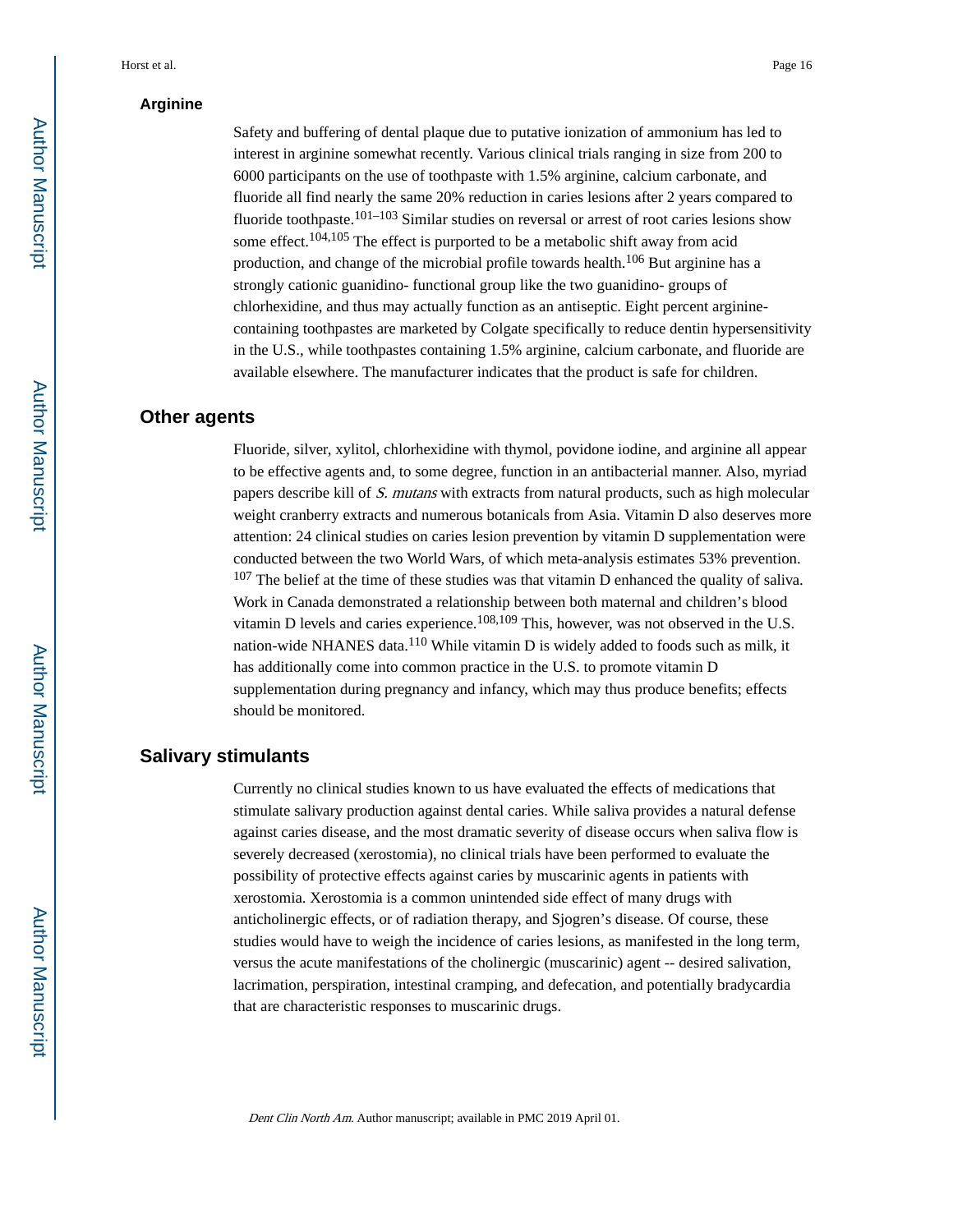In the pediatric chapter of *Pathology of the Hard Tissues of the Teeth*, Black instructs "Leave the decayed material in the dentin where it is" when describing interproximal disking and use of silver nitrate to treat caries.<sup>111</sup> Many infections resolve with use of antibiotics, which do not kill nor remove every causative microbe, rather they tip the balance in favor of the host response and, when properly selected, to preferential survival of benign indigenous bacteria. Similarly, treating caries lesions by sealing them to remove access to host dietary nutrients or further insult, tips the balance in favor of the host response. This is not new. Even the cautious ADA Council on Scientific Affairs states: "sealants can prevent the progression of early non-cavitated carious lesions."69 The goodness of the seal is the important factor. The abilities of the odontoblasts to specifically sense and secrete antimicrobial peptides that kill cariogenic bacteria, and to keep inflammation away from the inner pulp, seem to have been overlooked.<sup>112</sup> As well, reactionary dentin (tertiary) forms under slowed or arrested lesions, serving to distance the pulp from active microbes. Thus, most caries lesions should simply be sealed rather than excavated.

In the Hall technique, discussed below, caries lesions are sealed with a preformed stainless steel or acrylic strip crown and glass ionomer luting cement; this is the single-most effective caries lesion treatment in primary teeth besides extraction.<sup>113</sup> The Journal of the American Dental Association has published studies for decades that demonstrate long term clinical and microbiological success from sealing in caries lesions that progress well into the dentin.<sup>114</sup>

Bacteria die when cut off from nutrients. A recent systematic review in the J Dent Res reports less pulp exposures and symptoms with incomplete excavation: "incomplete lesion removal seems advantageous compared with complete excavation, especially in proximity to the pulp."115 Leaving some bacteria in a tooth with no signs or symptoms of pulpal pathology is becoming the standard of care; this is done when sealing in initial lesions as recommended by the ADA, while some bacteria are nearly always found in sound or affected dentin. Meanwhile, therapeutic sealants can be combined with chemotherapeutic interventions such as silver diamine fluoride or silver nitrate provide.<sup>116</sup> Sealing caries lesions simply requires a good seal, which in turn demands either circumferential contact with healthy enamel, or complete coverage as with the Hall technique.

# **Atraumatic restorative treatment**

Atraumatic restorative treatment (ART) is the simple operative procedure of partial lesion removal focusing on developing clean margins, followed by placement of high viscosity glass ionomer cement. Neither advanced equipment nor electricity is needed. Treatment of single surface lesions is highly useful, while success in multiple surface lesions has higher failure rates.<sup>117</sup> The conceptual novelty with respect to traditional operative dentistry has motivated various U.S. professional organizations to attempt to rename ART "scoop and fill glass ionomers" or "interim therapeutic restorations". However, the inventors of the technique and the World Health Organization already named this and recommended its use worldwide, 20 years ago.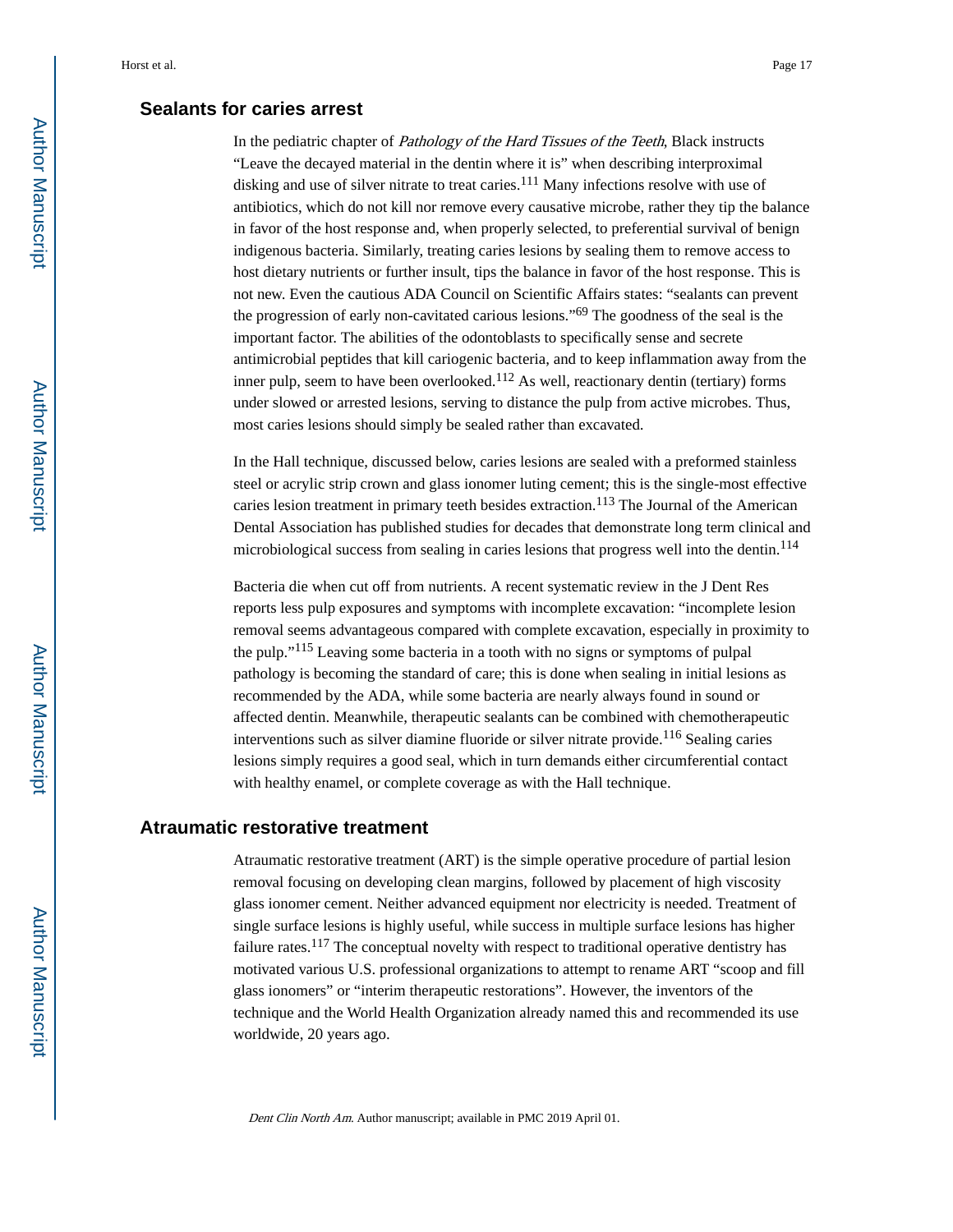# **Hall technique crowns for arrest**

The Hall technique for placing stainless steel crowns is shockingly easy and effective. An appropriately sized preformed crown is selected and cemented using glass ionomer cement, with neither excavation of lesion nor other mechanical or chemical preparation. The presumed therapeutic mechanism is multiple: seal the tooth from inflow of extrinsic nutrients in attempt to deprive cariogenic bacteria, and strengthen the caries-weakened dentin with fluoride and metal ions from the cement.

Evidence supporting the Hall technique includes a 5-year split-mouth randomized controlled trial in 132 children, which not only evaluated minor (need for retreatment) and major (infection) failures, but also personal factors such as treatment preference. This study even followed 73% of teeth to exfoliation.<sup>113</sup> Another similar randomized trial followed 148 children. Concerns raised about the possibility of low quality restorations in the control group in the first clinical trial were addressed in the second trial, in which all restorations were performed or supervised by pediatric dentists.<sup>118</sup>

# **Behavioral interventions**

Current guidance from the American Academy of Pediatric Dentistry (AAPD)<sup>119</sup> and others states that toothbrushing of all dentate children should be performed twice daily with a fluoridated toothpaste and parents should use a 'smear' of toothpaste to brush the teeth of a child less than 2 years of age. Despite the recommendation, there is no evidence for the effectiveness of dentist anticipatory guidance or counseling. Studies of this topic, though imperfect,<sup>120</sup> are beginning to appear in the literature.<sup>121</sup> While fluoride toothpaste is effective in the primary dentition (see above), the results question whether the age 1 dental visit is an efficacious means of informing and guiding parent and child behavior.

Trials of traditional advice-based counseling have been neither promising nor rigorous.122 A search of trials on the effect of dietary interventions, for example, alone or in combination with other behavioral interventions on dental caries of children identified 13 trials. Selfreported increases in fruit and vegetable consumption was reported, but no changes in sugar consumption nor hygiene were achieved. Limitations of the studies included not having an intense phase as well as a maintenance phase of the intervention to maintain change, short follow-up, and not including caries as outcome. Moreover, the trial designs not only underestimate the need to impart specific parenting skills required to improve self-efficacy of caregivers in child's oral hygiene or child's sugar sweetened beverage intake, but also lack an environmental component designed to limit access to cariogenic foods. A better approach to controlling the etiologic sugar consumption, is governmental policy. Studies of Mexico's tax on sugar-sweetened beverages show 10% decrease in nation-wide consumption after 2 years, and over \$1B in government income.<sup>2</sup> A similar tax in Berkeley California demonstrated 10% decrease in sugar beverages, and 16% increase in water consumption.<sup>123</sup> Similar system-wide interventions should be adopted throughout North America and elsewhere, and research should be done to monitor effects on caries.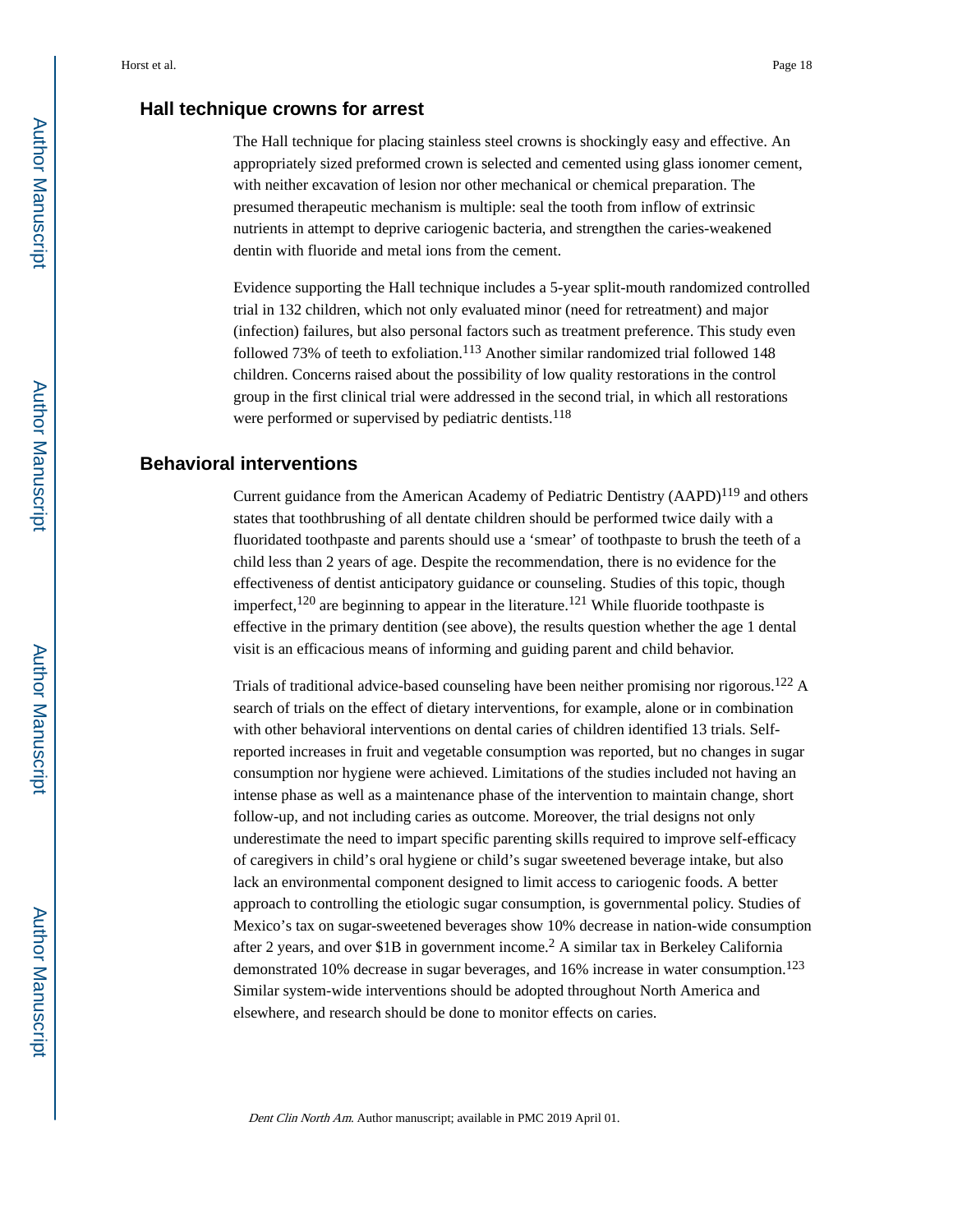Many low-income parents have difficulty acting on health recommendations and in following through with intentions to attend classes and clinics.<sup>124</sup> An intervention that involves parents in identifying *their needs* and helps them overcome barriers to act on their needs is necessary.

Traditional health education is insufficient to change parental behavior in at-risk populations. Health education in dental and medical settings is frequently an attempt to persuade. What appears to be a convincing line of reasoning to the dental or medical professional falls on deaf ears or results in reluctance to change. Patients have reservations about "being told what to do." especially by a stranger.<sup>125</sup> More fundamental is the possibility that direct persuasion, whatever the degree of a patient's readiness to change, pushes the patient into a defensive position. While health education has not been successful, there have been promising results using Motivational Interviewing For example, Harrison and Wong reported that children whose mothers received at least two counseling sessions using Motivational Interviewing regarding children's oral health needs and disease prevention, had significantly less tooth decay than children in a comparison group.126 The motivational approach featured one-to-one counseling by a lay worker, personalization of recommendations and telephone follow-up of mothers. An experimental study by Weinstein, Harrison and Benton compared a brief counseling intervention, again using Motivational Interviewing, with traditional oral health education to reduce tooth decay in a sample of 240 high-risk infants, 6 to 18 months of age. A 50% reduction in tooth decay was associated with the Motivational Interviewing intervention. 127–129

Motivational Interviewing is a client-centered yet directive counseling approach. The conceptual basis is founded in the theory and research on self-regulation. Self-regulation models view individuals as active participants in reducing gaps between their perceived current status and immediate and long-term goals; health and illness behaviors are the result of the individual's representation of health threats and perceptions of the relevance of actions for managing or controlling these threats. The intervention approach that follows from the theory builds on client-centered counseling skills. It differs from traditional clientcentered counseling in that the skills (i.e., open-ended questioning, affirmations and the reinforcement of self-efficacy, reflective listening, and summarizing) are used in a highly directive manner that moves clients toward self-examination and awareness of the problem and to understand how their current behavior is at odds with their desired goal. Motivational Interviewing utilizes the Stages of Change model to understand the process of change and select specific strategies to move clients from a stage of inaction to action.

Case management is the facilitation, coordination, and monitoring of services, the purpose of which is to provide individuals with the ability to engage in actions to better their health. Case management helps identify barriers that may preclude or interfere with client actions, helps develop strategies to overcome these barriers, and, at times provides advocacy for clients. In recent years, dental case management for families and children with low incomes was found to enhance dentist participation in Medicaid, and utilization of dental services and result in increased oral health literacy.<sup>130</sup> Other studies have used case management to integrate dental and medical care<sup>131</sup> and to overcome barriers to accessing dental school services.<sup>132</sup>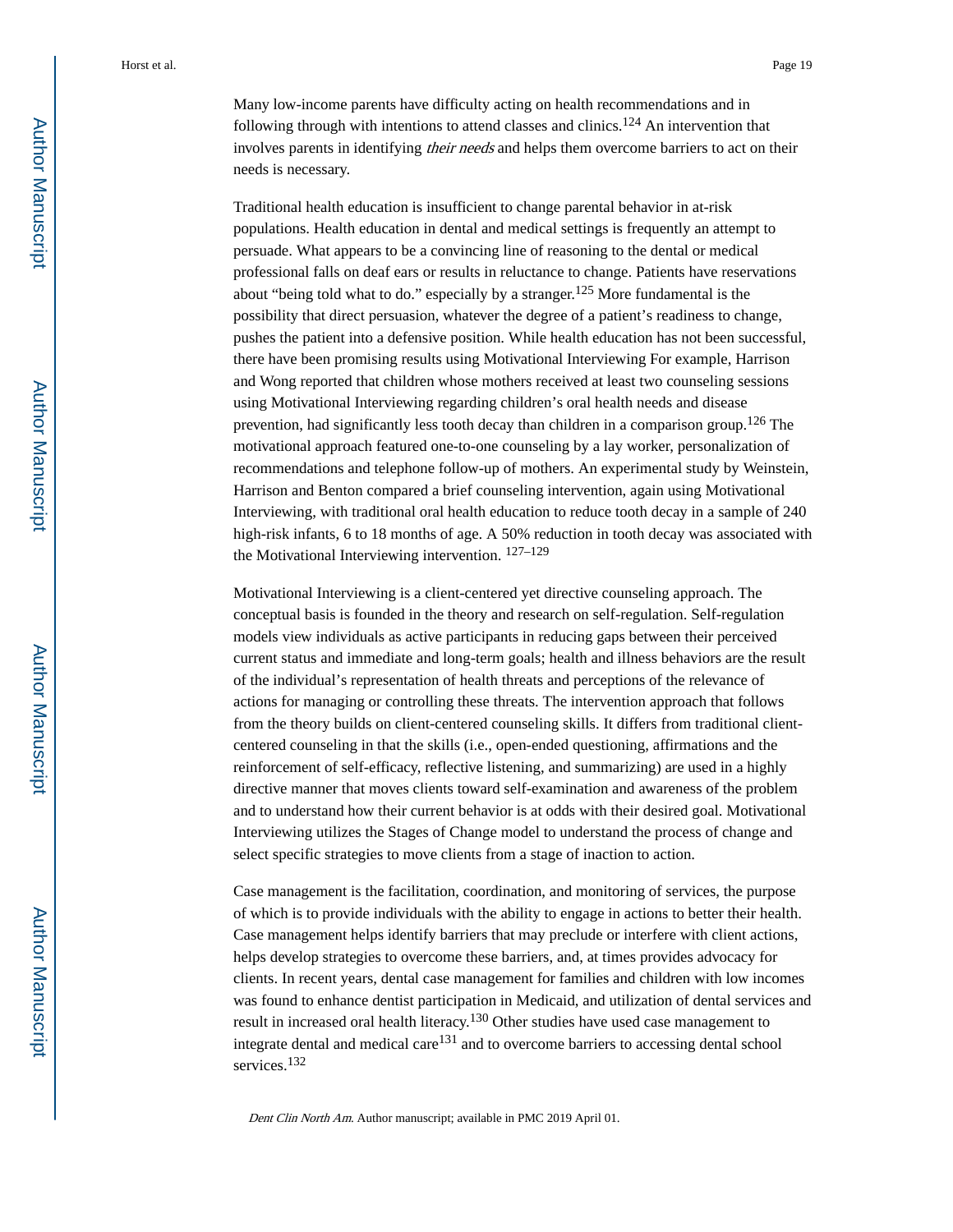# **An age-guided model for dental public health**

Assembling this chapter into an actionable recommendation for controlling dental caries using currently available materials is straightforward. Centralized approaches should include fluoridating the water and distributing fluoride toothpaste. Scalable hands-on approaches should include application of povidone iodine and fluoride varnish to high risk children with increased frequency at younger ages, silver diamine fluoride to all caries lesions, and glass ionomer cement to seal cavitation with circumferential coronal tooth structure (the combination of silver diamine fluoride and glass ionomer cement should be encouraged. When lesions in primary teeth are large the Hall technique should be employed. These hands-on approaches should be delivered in the field by hygienists, therapists, or assistants, where patients frequent: WICs, Head Starts, schools, Planned Parenthood, and long-term care facilities. The target populations are young children before 3 years of age and 6–8, pregnancy, and older age. Older caregivers of young children should be sought with pick-up and drop-off to child day programs. School supervised brushing programs should be widely implemented at young ages, with a "spit not rinse" approach starting at 8 years of age. Xylitol gum should be given to new mothers through WICs for at least one year when the child is ages 3 to 15 months, and similarly to older caries active caregivers. Vitamin D levels should be surveyed regionally during pregnancy and infancy and supplemented accordingly. Finally, assessment of the time of initial S. mutans colonization and the time of first apparent lesions for the target population of each public health unit should be done to inform the selection and timing of interventions.

The mainstay of caries prevention continues to be fluoride and control of sugar exposure, but metal ions, antiseptics, polyols, and vitamins may contribute as well. The mechanistic bases of protection are clear, in most cases, and comprehensive: fluorides increase the resilience of the tooth, reducing sugar exposure affects the cariogenic flora and acid production in the dental plaque, xylitol, silver and iodine decrease the load of S. mutans, and xylitol decreases transmission of S. mutans. These interventions are appropriate to address the life events, during which people are most susceptible to experiencing caries lesions and passing down the infection.

# **References**

- 1. Kearns CE, Glantz SA, Schmidt LA. Sugar industry influence on the scientific agenda of the National Institute of Dental Research's 1971 National Caries Program: a historical analysis of internal documents. Capewell S, ed. PLoS Med. 2015; 12(3):e1001798.doi: 10.1371/journal.pmed. 1001798 [PubMed: 25756179]
- 2. Colchero MA, Rivera-Dommarco J, Popkin BM, Ng SW. In Mexico, Evidence Of Sustained Consumer Response Two Years After Implementing A Sugar-Sweetened Beverage Tax. Health Aff (Millwood). 2017; 36(3):564–571. DOI: 10.1377/hlthaff.2016.1231 [PubMed: 28228484]
- 3. Sheiham A. Dental caries affects body weight, growth and quality of life in pre-school children. BDJ. 2006; 201(10):625–626. DOI: 10.1038/sj.bdj.4814259 [PubMed: 17128231]
- 4. Nelson S, Mandelaris J, Ferretti G, Heima M, Spiekerman C, Milgrom P. School screening and parental reminders in increasing dental care for children in need: a retrospective cohort study. J Public Health Dent. 2012; 72(1):45–52. DOI: 10.1111/j.1752-7325.2011.00282.x [PubMed: 22316214]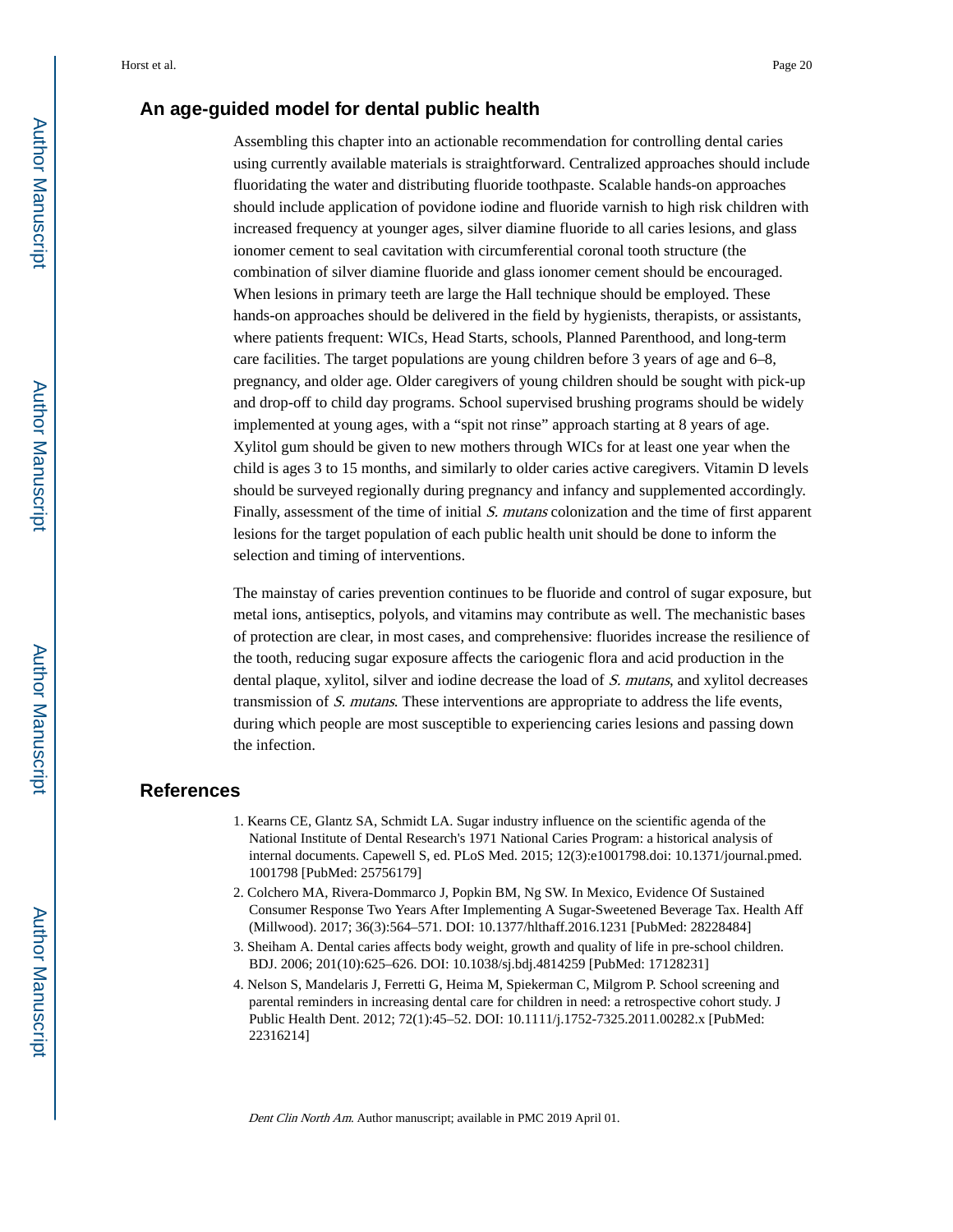- 5. Köhler B, Andréen I. Influence of caries-preventive measures in mothers on cariogenic bacteria and caries experience in their children. Arch Oral Biol. 1994; 39(10):907–911. DOI: 10.1016/0003-9969(94)90023-X [PubMed: 7741661]
- 6. Thorild I, Lindau B, Twetman S. Caries in 4-year-old children after maternal chewing of gums containing combinations of xylitol, sorbitol, chlorhexidine and fluoride. Eur Arch Paediatr Dent. 2006; 7(4):241–245. [PubMed: 17164069]
- 7. Alamoudi NM, Hanno AG, Almushayt AS, Masoud MI, Ashiry El EA, Derwi El DA. Early prevention of childhood caries with maternal xylitol consumption. Saudi Med J. 2014; 35(6):592– 597. [PubMed: 24888659]
- 8. Isokangas P, Söderling E, Pienihäkkinen K, Alanen P. Occurrence of dental decay in children after maternal consumption of xylitol chewing gum, a follow-up from 0 to 5 years of age. J Dent Res. 2000; 79(11):1885–1889. DOI: 10.1177/00220345000790111201 [PubMed: 11145360]
- 9. Milgrom P, Riedy CA, Weinstein P, Tanner AC, Manibusan L, Bruss J. Dental caries and its relationship to bacterial infection, hypoplasia, diet, and oral hygiene in 6- to 36-month-old children. Community Dent Oral Epidemiol. 2000; 28(4):295–306. [PubMed: 10901409]
- 10. Carlos JP, Gittelsohn AM. Longitudinal studies of the natural history of caries—II. Arch Oral Biol. 1965; 10(5):739–751. DOI: 10.1016/0003-9969(65)90127-5 [PubMed: 5226906]
- 11. Li Y, Wang W. Predicting caries in permanent teeth from caries in primary teeth: an eight-year cohort study. J Dent Res. 2002; 81(8):561–566. DOI: 10.1177/154405910208100812 [PubMed: 12147748]
- 12. Heller KE, Eklund SA, Pittman J, Ismail AA. Associations between dental treatment in the primary and permanent dentitions using insurance claims data. Pediatr Dent. 2000; 22(6):469–474. [PubMed: 11132505]
- 13. Grembowski D, Milgrom PM. Increasing access to dental care for medicaid preschool children: the Access to Baby and Child Dentistry (ABCD) program. Public Health Rep. 2000; 115(5):448–459. [PubMed: 11236017]
- 14. Anusavice KJ. Present and future approaches for the control of caries. J Dent Educ. 2005; 69(5): 538–554. [PubMed: 15897335]
- 15. Twetman S, Dhar V. Evidence of Effectiveness of Current Therapies to Prevent and Treat Early Childhood Caries. Pediatr Dent. 2015; 37(3):246–253. [PubMed: 26063553]
- 16. Gustafsson BE, Quensel CE, Lanke LS, et al. The Vipeholm dental caries study; the effect of different levels of carbohydrate intake on caries activity in 436 individuals observed for five years. Acta Odontol Scand. 1954; 11(3–4):232–264. [PubMed: 13196991]
- 17. Weiss RL, Trithart AH. Between-meal eating habits and dental caries experience in preschool children. Am J Public Health Nations Health. 1960; 50(8):1097–1104. [PubMed: 13843752]
- 18. Newbrun E, Hoover C, Mettraux G, Graf H. Comparison of dietary habits and dental health of subjects with hereditary fructose intolerance and control subjects. J Am Dent Assoc. 1980; 101(4): 619–626. [PubMed: 6934214]
- 19. van Houte J, Duchin S. Streptococcus mutans in the mouths of children with congenital sucrase deficiency. Arch Oral Biol. 1975; 20(11):771–773. [PubMed: 1061531]
- 20. Paglia L. Does breastfeeding increase risk of early childhood caries? Eur J Paediatr Dent. 2015; 16(3):173. [PubMed: 26418916]
- 21. Axelsson P, Kristoffersson K, Karlsson R, Bratthall D. A 30-month longitudinal study of the effects of some oral hygiene measures on Streptococcus mutans and approximal dental caries. J Dent Res. 1987; 66(3):761–765. DOI: 10.1177/00220345870660031101 [PubMed: 3475309]
- 22. Marinho VCC, Worthington HV, Walsh T, Clarkson JE. Fluoride varnishes for preventing dental caries in children and adolescents. Worthington HV, ed. Cochrane Database Syst Rev. 2013; 40(7):CD002279.doi: 10.1002/14651858.CD002279.pub2
- 23. Milgrom P, Taves DM, Kim AS, Watson GE, Horst JA. Pharmacokinetics of fluoride in toddlers after application of 5% sodium fluoride dental varnish. Pediatrics. 2014; 134(3):e870–e874. DOI: 10.1542/peds.2013-3501 [PubMed: 25136045]
- 24. Jiang EM, Lo EC-M, Chu C-H, Wong MCM. Prevention of early childhood caries (ECC) through parental toothbrushing training and fluoride varnish application: a 24-month randomized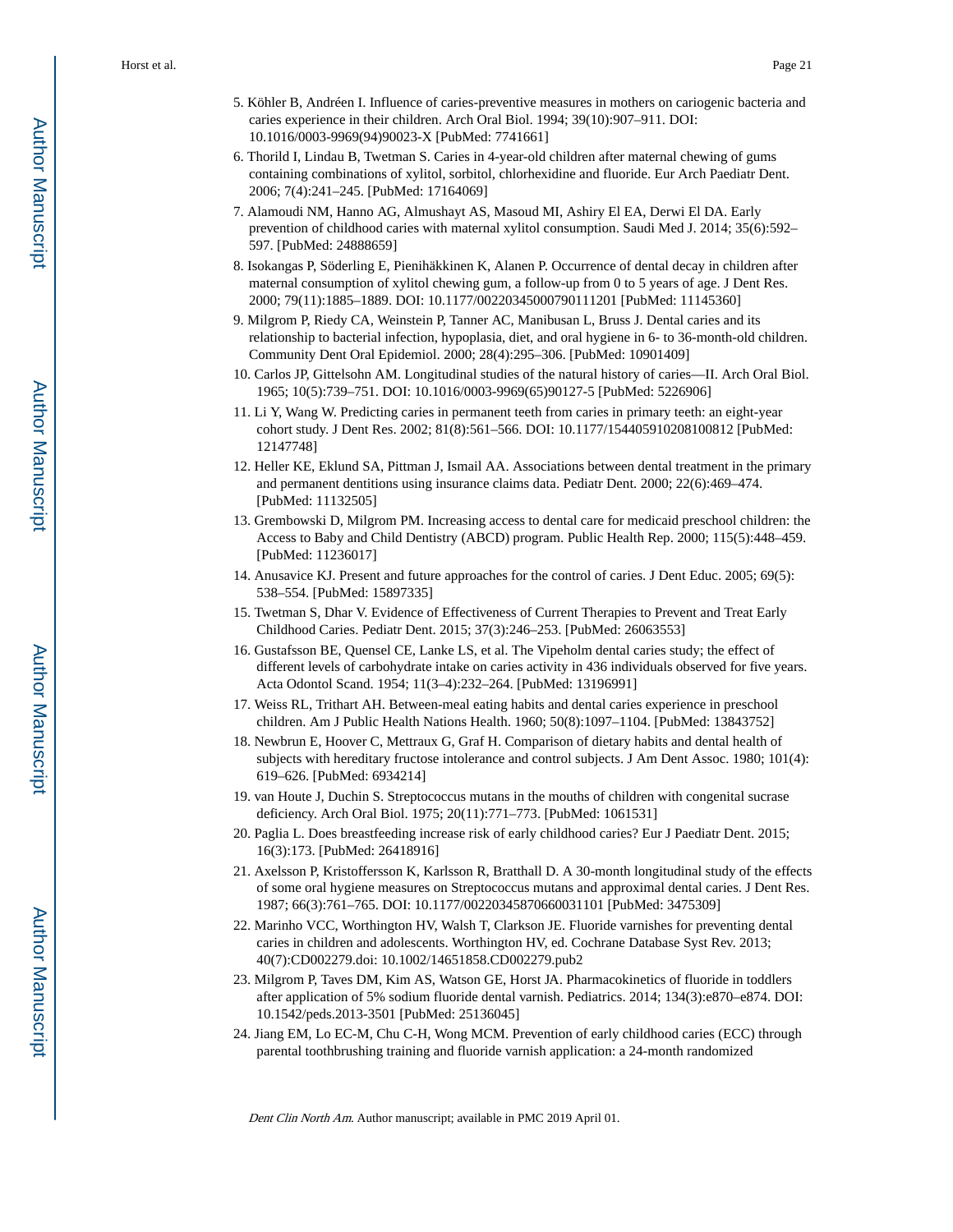controlled trial. J Dent. 2014; 42(12):1543–1550. DOI: 10.1016/j.jdent.2014.10.002 [PubMed: 25448437]

- 25. Agouropoulos A, Twetman S, Pandis N, Kavvadia K, Papagiannoulis L. Caries-preventive effectiveness of fluoride varnish as adjunct to oral health promotion and supervised tooth brushing in preschool children: a double-blind randomized controlled trial. J Dent. 2014; 42(10):1277– 1283. DOI: 10.1016/j.jdent.2014.07.020 [PubMed: 25123352]
- 26. Oliveira BH, Salazar M, Carvalho DM, Falcão A, Campos K, Nadanovsky P. Biannual fluoride varnish applications and caries incidence in preschoolers: a 24-month follow-up randomized placebo-controlled clinical trial. Caries Res. 2014; 48(3):228–236. DOI: 10.1159/000356863 [PubMed: 24481085]
- 27. Memarpour M, Fakhraei E, Dadaein S, Vossoughi M. Efficacy of fluoride varnish and casein phosphopeptide-amorphous calcium phosphate for remineralization of primary teeth: a randomized clinical trial. Med Princ Pract. 2015; 24(3):231–237. DOI: 10.1159/000379750 [PubMed: 25895964]
- 28. Lawrence HP, Binguis D, Douglas J, et al. A 2-year community-randomized controlled trial of fluoride varnish to prevent early childhood caries in Aboriginal children. Community Dent Oral Epidemiol. 2008; 36(6):503–516. DOI: 10.1111/j.1600-0528.2008.00427.x [PubMed: 18422711]
- 29. Anderson M, Dahllöf G, Twetman S, Jansson L, Bergenlid A-C, Grindefjord M. Effectiveness of Early Preventive Intervention with Semiannual Fluoride Varnish Application in Toddlers Living in High-Risk Areas: A Stratified Cluster-Randomized Controlled Trial. Caries Res. 2016; 50(1):17– 23. DOI: 10.1159/000442675 [PubMed: 26795957]
- 30. Ramos-Gomez FJ, Gansky SA, Featherstone JDB, et al. Mother and youth access (MAYA) maternal chlorhexidine, counselling and paediatric fluoride varnish randomized clinical trial to prevent early childhood caries. Int J Paediatr Dent. 2012; 22(3):169–179. DOI: 10.1111/j. 1365-263X.2011.01188.x [PubMed: 21999806]
- 31. Tickle M, O'Neill C, Donaldson M, et al. A randomised controlled trial to measure the effects and costs of a dental caries prevention regime for young children attending primary care dental services: the Northern Ireland Caries Prevention In Practice (NIC-PIP) trial. Health Technol Assess. 2016; 20(71):1–96. DOI: 10.3310/hta20710
- 32. Slade GD, Bailie RS, Roberts-Thomson K, et al. Effect of health promotion and fluoride varnish on dental caries among Australian Aboriginal children: results from a community-randomized controlled trial. Community Dent Oral Epidemiol. 2011; 39(1):29–43. DOI: 10.1111/j. 1600-0528.2010.00561.x [PubMed: 20707872]
- 33. Dehailan, Al L., Lippert, F., González-Cabezas, C., Eckert, GJ., Martinez-Mier, EA. Fluoride concentration in saliva and biofilm fluid following the application of three fluoride varnishes. J Dent. 2017; 60:87–93. DOI: 10.1016/j.jdent.2017.03.005 [PubMed: 28322885]
- 34. Lopez L, Berkowitz R, Spiekerman C, Weinstein P. Topical antimicrobial therapy in the prevention of early childhood caries: a follow-up report. Pediatr Dent. 2002; 24(3):204–206. [PubMed: 12064491]
- 35. Milgrom PM, Tut OK, Mancl LA. Topical iodine and fluoride varnish effectiveness in the primary dentition: a quasi-experimental study. J Dent Child (Chic). 2011; 78(3):143–147. [PubMed: 22126926]
- 36. Tubert-Jeannin S, Auclair C, Amsallem E, et al. Fluoride supplements (tablets, drops, lozenges or chewing gums) for preventing dental caries in children. Tubert-Jeannin S, ed. Cochrane Database Syst Rev. 2011; 17(12):CD007592.doi: 10.1002/14651858.CD007592.pub2
- 37. Harding MA, O'Mullane DM. Water fluoridation and oral health. Acta Med Acad. 2013; 42(2): 131–139. DOI: 10.5644/ama2006-124.81 [PubMed: 24308393]
- 38. Iheozor-Ejiofor Z, Worthington HV, Walsh T, et al. Water fluoridation for the prevention of dental caries. Glenny A-M, ed. Cochrane Database Syst Rev. 2015; 55(6):CD010856.doi: 10.1002/14651858.CD010856.pub2
- 39. Marthaler TM. Salt fluoridation and oral health. Acta Med Acad. 2013; 42(2):140–155. DOI: 10.5644/ama2006-124.82 [PubMed: 24308394]
- 40. Bánóczy J, Rugg-Gunn A, Woodward M. Milk fluoridation for the prevention of dental caries. Acta Med Acad. 2013; 42(2):156–167. DOI: 10.5644/ama2006-124.83 [PubMed: 24308395]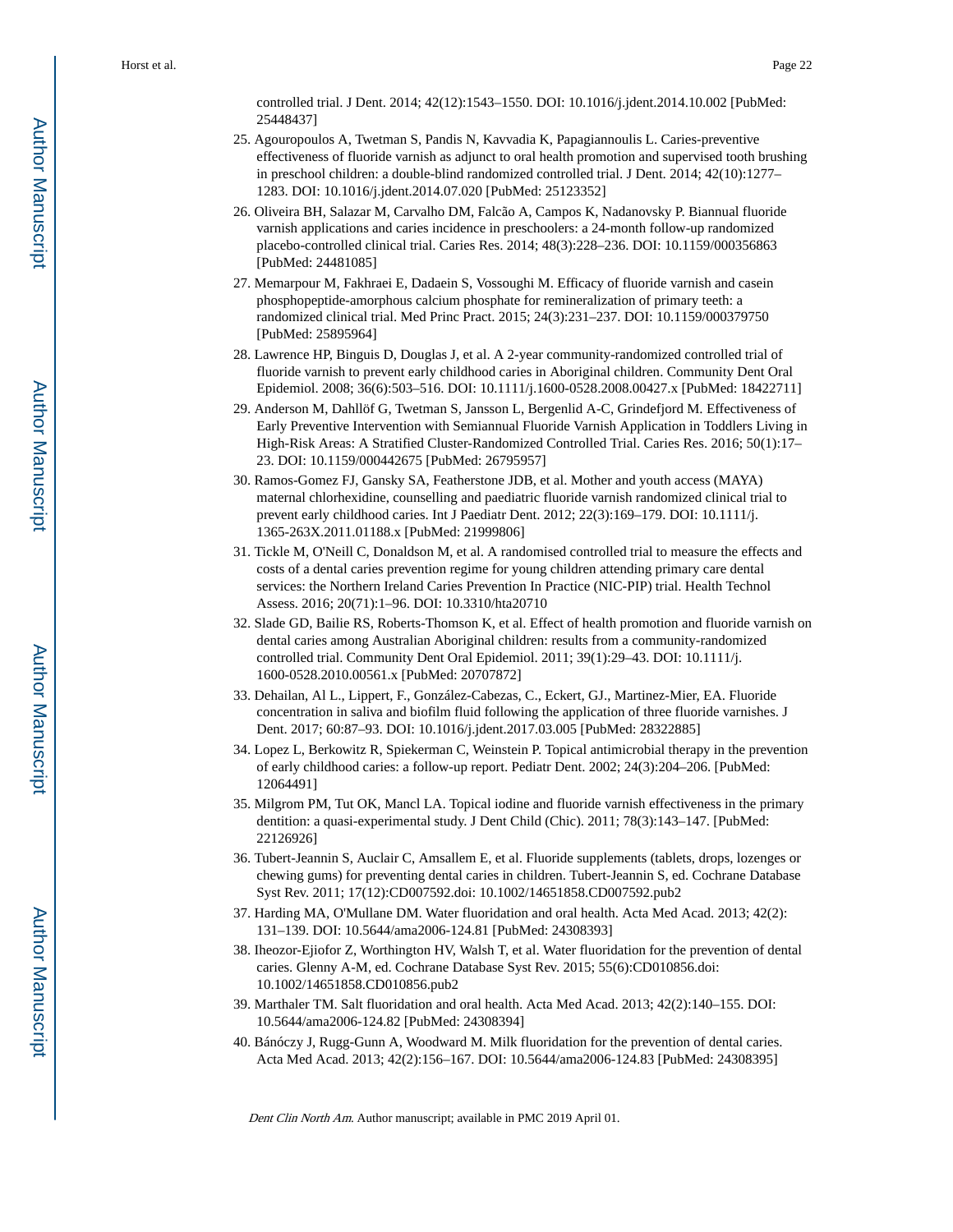- 41. Yeung CA, Chong LY, Glenny A-M. Fluoridated milk for preventing dental caries. Yeung CA, ed. Cochrane Database Syst Rev. 2015; 38(9):CD003876.doi: 10.1002/14651858.CD003876.pub4
- 42. Walsh T, Worthington HV, Glenny A-M, Appelbe P, Marinho VC, Shi X. Fluoride toothpastes of different concentrations for preventing dental caries in children and adolescents. Walsh T, ed. Cochrane Database Syst Rev. 2010; 2(1):CD007868.doi: 10.1002/14651858.CD007868.pub2
- 43. Ellwood RP, Davies GM, Worthington HV, Blinkhorn AS, Taylor GO, Davies RM. Relationship between area deprivation and the anticaries benefit of an oral health programme providing free fluoride toothpaste to young children. Community Dent Oral Epidemiol. 2004; 32(3):159–165. DOI: 10.1111/j.1600-0528.2004.00150.x [PubMed: 15151685]
- 44. Wright JT, Hanson N, Ristic H, Whall CW, Estrich CG, Zentz RR. Fluoride toothpaste efficacy and safety in children younger than 6 years: a systematic review. J Am Dent Assoc. 2014; 145(2):182– 189. DOI: 10.14219/jada.2013.37 [PubMed: 24487610]
- 45. Wong MC, Glenny A-M, Tsang BW, Lo EC, Worthington HV, Marinho VC. Topical fluoride as a cause of dental fluorosis in children. Wong MC, ed. Cochrane Database Syst Rev. 2010; 57(1):CD007693.doi: 10.1002/14651858.CD007693.pub2
- 46. Aimée NR, van Wijk AJ, Maltz M, Varjão MM, Mestrinho HD, Carvalho JC. Dental caries, fluorosis, oral health determinants, and quality of life in adolescents. Clin Oral Investig. 2016; 73:321–10. DOI: 10.1007/s00784-016-1964-3
- 47. Marinho VCC, Higgins JPT, Logan S, Sheiham A. Topical fluoride (toothpastes, mouthrinses, gels or varnishes) for preventing dental caries in children and adolescents. Marinho VC, ed. Cochrane Database Syst Rev. 2003; 2(4):CD002782.doi: 10.1002/14651858.CD002782
- 48. Marinho VCC, Chong LY, Worthington HV, Walsh T. Fluoride mouthrinses for preventing dental caries in children and adolescents. Marinho VC, ed. Cochrane Database Syst Rev. 2016; 7(Suppl 12):CD002284.doi: 10.1002/14651858.CD002284.pub2 [PubMed: 27472005]
- 49. Marinho VCC, Higgins JPT, Sheiham A, Logan S. One topical fluoride (toothpastes, or mouthrinses, or gels, or varnishes) versus another for preventing dental caries in children and adolescents. Marinho VC, ed. Cochrane Database Syst Rev. 2004; 143(1):CD002780.doi: 10.1002/14651858.CD002780.pub2
- 50. Horst JA, Ellenikiotis H, Milgrom PL. UCSF Protocol for Caries Arrest Using Silver Diamine Fluoride: Rationale, Indications and Consent. J Calif Dent Assoc. 2016; 44(1):16–28. [PubMed: 26897901]
- 51. Mei ML, Chu C-H, Lo EC-M, Samaranayake LP. Fluoride and silver concentrations of silver diammine fluoride solutions for dental use. Int J Paediatr Dent. 2013; 23(4):279–285. DOI: 10.1111/ipd.12005 [PubMed: 23033939]
- 52. Mei ML, Li Q-L, Chu C-H, Lo EC-M, Samaranayake LP. Antibacterial effects of silver diamine fluoride on multi-species cariogenic biofilm on caries. Ann Clin Microbiol Antimicrob. 2013; 12:4.doi: 10.1186/1476-0711-12-4 [PubMed: 23442825]
- 53. Mei ML, Chu C-H, Low K-H, Che C-M, Lo EC-M. Caries arresting effect of silver diamine fluoride on dentine carious lesion with S. mutans and L. acidophilus dual-species cariogenic biofilm. Med Oral Patol Oral Cir Bucal. 2013; 18(6):e824–e831. [PubMed: 23722131]
- 54. Knight GM, McIntyre JM, Craig GG, Mulyani Zilm PS, Gully NJ. Inability to form a biofilm of Streptococcus mutans on silver fluoride- and potassium iodide-treated demineralized dentin. Quintessence Int. 2009; 40(2):155–161. [PubMed: 19365897]
- 55. Llodra JC, Rodriguez A, Ferrer B, Menardia V, Ramos T, Morato M. Efficacy of silver diamine fluoride for caries reduction in primary teeth and first permanent molars of schoolchildren: 36 month clinical trial. J Dent Res. 2005; 84(8):721–724. DOI: 10.1177/154405910508400807 [PubMed: 16040729]
- 56. Zhi QH, Lo EC-M, Lin HC. Randomized clinical trial on effectiveness of silver diamine fluoride and glass ionomer in arresting dentine caries in preschool children. J Dent. 2012; 40(11):962–967. DOI: 10.1016/j.jdent.2012.08.002 [PubMed: 22892463]
- 57. Yee R, Holmgren C, Mulder J, Lama D, Walker D, Helderman WVP. Efficacy of Silver Diamine Fluoride for Arresting Caries Treatment. J Dent Res. 2009; 88(7):644–647. DOI: 10.1177/0022034509338671 [PubMed: 19641152]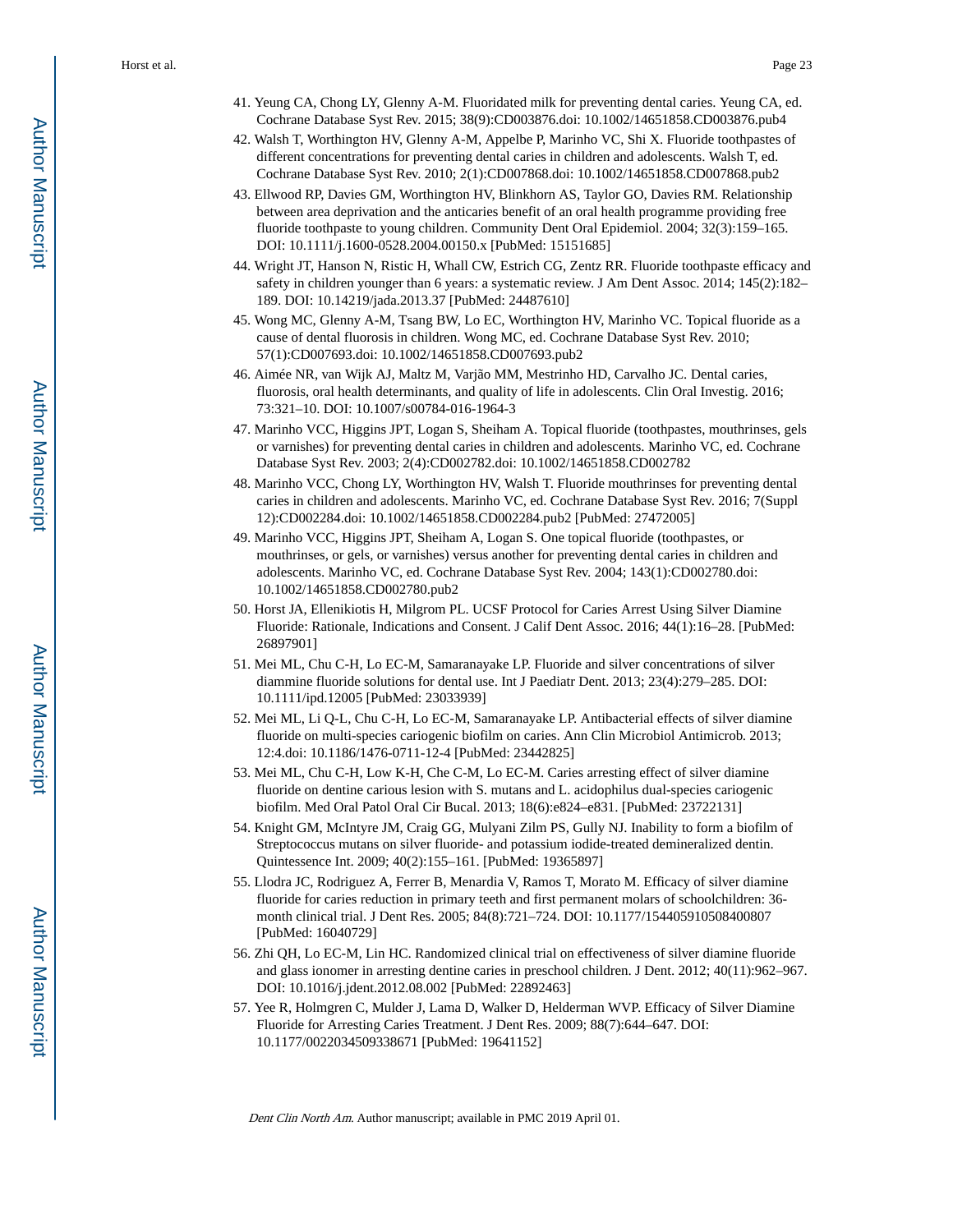- 58. Fung MHT, Duangthip D, Wong MCM, Lo ECM, Chu CH. Arresting Dentine Caries with Different Concentration and Periodicity of Silver Diamine Fluoride. JDR Clin Trans Res. 2016; 1(2):143–152. DOI: 10.1177/2380084416649150 [PubMed: 28989974]
- 59. Chu CH, Lo ECM, Lin HC. Effectiveness of Silver Diamine Fluoride and Sodium Fluoride Varnish in Arresting Dentin Caries in Chinese Pre-school Children. J Dent Res. 2002; 81(11):767–770. DOI: 10.1177/154405910208101109 [PubMed: 12407092]
- 60. Tan HP, Lo ECM, Dyson JE, Luo Y, Corbet EF. A Randomized Trial on Root Caries Prevention in Elders. J Dent Res. 2010; 89(10):1086–1090. DOI: 10.1177/0022034510375825 [PubMed: 20671206]
- 61. Liu BY, Lo ECM, Li CMT. Effect of silver and fluoride ions on enamel demineralization: a quantitative study using micro-computed tomography. Aust Dent J. 2012; 57(1):65–70. DOI: 10.1111/j.1834-7819.2011.01641.x [PubMed: 22369560]
- 62. Crystal YO, Janal MN, Hamilton DS, Niederman R. Parental perceptions and acceptance of silver diamine fluoride staining. J Am Dent Assoc. 2017; 0(0)doi: 10.1016/j.adaj.2017.03.013
- 63. Chu CH, Lo ECM. Microhardness of dentine in primary teeth after topical fluoride applications. J Dent. 2008; 36(6):387–391. DOI: 10.1016/j.jdent.2008.02.013 [PubMed: 18378377]
- 64. Cueto EI, Buonocore MG. Sealing of pits and fissures with an adhesive resin: its use in caries prevention. J Am Dent Assoc. 1967; 75(1):121–128. [PubMed: 5338243]
- 65. Liu BY, Lo ECM, Chu CH, Lin HC. Randomized Trial on Fluorides and Sealants for Fissure Caries Prevention. J Dent Res. 2012; 91(8):753–758. DOI: 10.1177/0022034512452278 [PubMed: 22736448]
- 66. Tagliaferro EPDS, Pardi V, Ambrosano GMB, Meneghim M de C, da Silva SRC, Pereira AC. Occlusal caries prevention in high and low risk schoolchildren. A clinical trial. Am J Dent. 2011; 24(2):109–114. [PubMed: 21698991]
- 67. Chestnutt IG, Hutchings S, Playle R, et al. Seal or Varnish? A randomised controlled trial to determine the relative cost and effectiveness of pit and fissure sealant and fluoride varnish in preventing dental decay. Health Technol Assess. 2017; 21(21):1–256. DOI: 10.3310/hta21210
- 68. Sun BC, Chi DL, Schwarz E, et al. Emergency department visits for nontraumatic dental problems: a mixed-methods study. Am J Public Health. 2015; 105(5):947–955. DOI: 10.2105/AJPH. 2014.302398 [PubMed: 25790415]
- 69. Wright JT, Crall JJ, Fontana M, et al. Evidence-based clinical practice guideline for the use of pitand-fissure sealants: A report of the American Dental Association and the American Academy of Pediatric Dentistry. J Am Dent Assoc. 2016; 147(8):672–682.e12. DOI: 10.1016/j.adaj. 2016.06.001 [PubMed: 27470525]
- 70. Mickenautsch S, Yengopal V. Caries-Preventive Effect of High-Viscosity Glass Ionomer and Resin-Based Fissure Sealants on Permanent Teeth: A Systematic Review of Clinical Trials. Gándara E, ed. PLoS ONE. 2016; 11(1):e0146512.doi: 10.1371/journal.pone.0146512 [PubMed: 26799812]
- 71. Cagetti MG, Carta G, Cocco F, et al. Effect of Fluoridated Sealants on Adjacent Tooth Surfaces: A 30-mo Randomized Clinical Trial. J Dent Res. 2014; 93(7 Suppl):59S–65S. DOI: 10.1177/0022034514535808 [PubMed: 24846910]
- 72. Trahan L. Xylitol: a review of its action on mutans streptococci and dental plaque--its clinical significance. Int Dent J. 1995; 45(1 Suppl 1):77–92. [PubMed: 7607748]
- 73. Scheinin A, Mäkinen KK. Turku sugar studies. An overview. Acta Odontol Scand. 1976; 34(6): 405–408. [PubMed: 1070906]
- 74. Scheinin A, Mäkinen KK, Tammisalo E, Rekola M. Turku sugar studies XVIII. Incidence of dental caries in relation to 1-year consumption of xylitol chewing gum. Acta Odontol Scand. 1975; 33(5): 269–278. [PubMed: 1067728]
- 75. Dawes C. Xylitol as caries prevention? Caries Res. 2010; 44(2) 170-authorreply170. doi: 10.1159/000314069
- 76. Mäkinen KK, Bennett CA, Hujoel PP, et al. Xylitol chewing gums and caries rates: a 40-month cohort study. J Dent Res. 1995; 74(12):1904–1913. DOI: 10.1177/00220345950740121501 [PubMed: 8600188]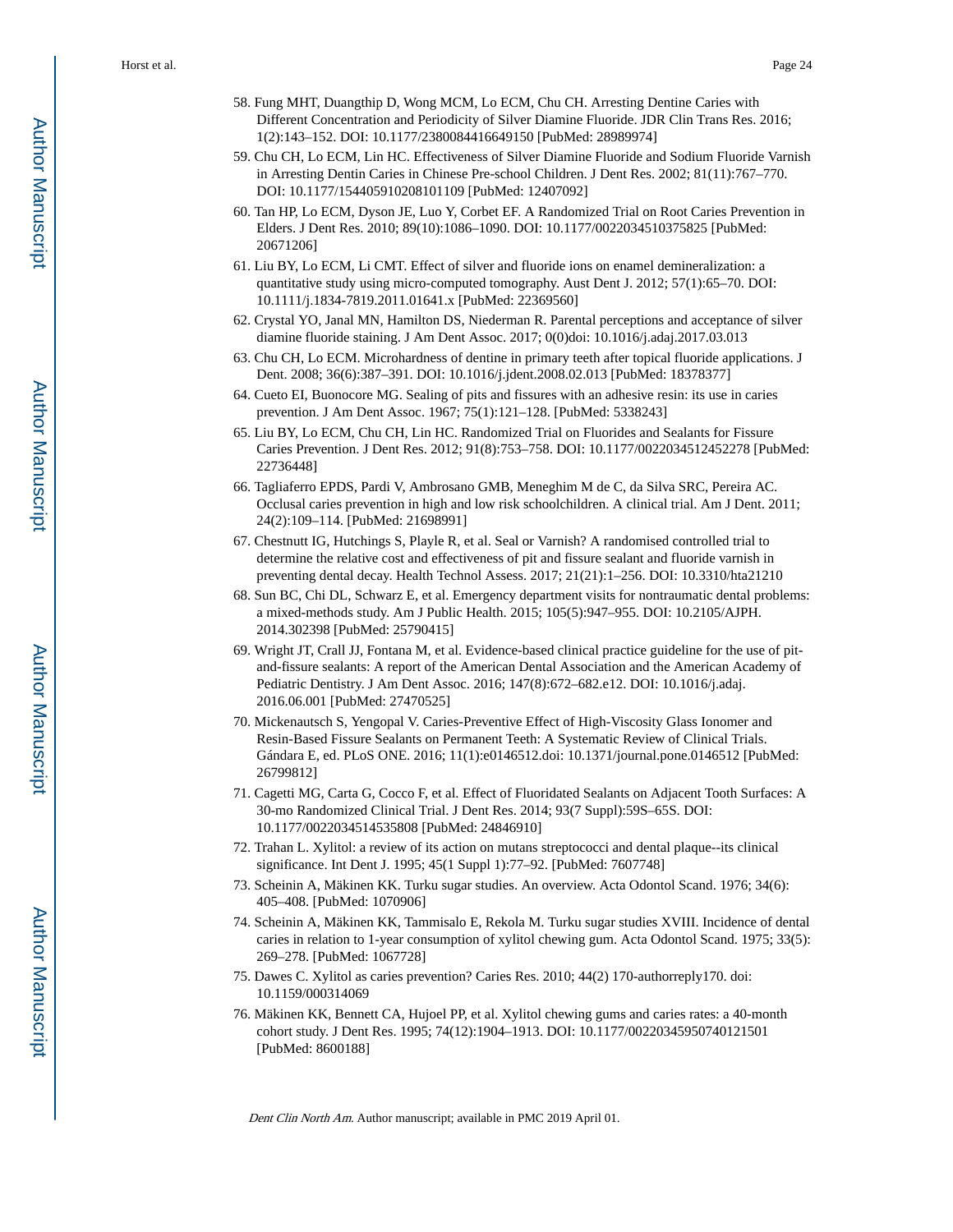- 77. Sintes JL, Elías-Boneta A, Stewart B, Volpe AR, Lovett J. Anticaries efficacy of a sodium monofluorophosphate dentifrice containing xylitol in a dicalcium phosphate dihydrate base. A 30 month caries clinical study in Costa Rica. Am J Dent. 2002; 15(4):215–219. [PubMed: 12572637]
- 78. Sintes JL, Escalante C, Stewart B, et al. Enhanced anticaries efficacy of a 0.243% sodium fluoride/10% xylitol/silica dentifrice: 3-year clinical results. Am J Dent. 1995; 8(5):231–235. [PubMed: 8634157]
- 79. Chi DL, Tut O, Milgrom P. Cluster-randomized xylitol toothpaste trial for early childhood caries prevention. J Dent Child (Chic). 2014; 81(1):27–32. [PubMed: 24709430]
- 80. Ritter AV, Bader JD, Leo MC, et al. Tooth-surface-specific effects of xylitol: randomized trial results. J Dent Res. 2013; 92(6):512–517. DOI: 10.1177/0022034513487211 [PubMed: 23589387]
- 81. Slee AM, Tanzer JM. The repressible metabolism of sorbitol (D-glucitol) by intact cells of the oral plaque-forming bacterium Streptococcus mutans. Arch Oral Biol. 1983; 28(9):839–845. [PubMed: 6579915]
- 82. Birkhed D, Edwardsson S, Ahldén M-L, Frostell G. Effects of 3 months frequent consumption of hydrogenated starch hydrolysate (Lycasin®), maltitol, sorbitol and xylitol on human dental plaque. Acta Odontol Scand. 2009; 37(2):103–115. DOI: 10.3109/00016357909027577
- 83. de Cock, P. Sweeteners and Sugar Alternatives in Food Technology. Vol. 57. Oxford, UK: Wiley-Blackwell; 2012. Erythritol; p. 213-241.O'Donnell/Sweeteners and Sugar Alternatives in Food Technology
- 84. Mäkinen KK, Isotupa KP, Kivilompolo T, Mäkinen PL, Toivanen J, Söderling E. Comparison of erythritol and xylitol saliva stimulants in the control of dental plaque and mutans streptococci. Caries Res. 2001; 35(2):129–135. [PubMed: 11275673]
- 85. Lenkkeri A-MH, Pienihäkkinen K, Hurme S, Alanen P. The caries-preventive effect of xylitol/ maltitol and erythritol/maltitol lozenges: results of a double-blinded, cluster-randomized clinical trial in an area of natural fluoridation. Int J Paediatr Dent. 2012; 22(3):180–190. DOI: 10.1111/j. 1365-263X.2011.01182.x [PubMed: 21951305]
- 86. Joo JE, Jung IH, Cho KS, et al. Low cariogenicity of maltosyl-erythritol, major transglycosylation product of erythritol, by Bacillus stearothemophilus maltogenic amylase. J Microbiol Biotech. 2003; 13:815–818.
- 87. Honkala S, Runnel R, Saag M, et al. Effect of erythritol and xylitol on dental caries prevention in children. Caries Res. 2014; 48(5):482–490. DOI: 10.1159/000358399 [PubMed: 24852946]
- 88. Imfeld T. Efficacy of sweeteners and sugar substitutes in caries prevention. Caries Res. 1993; (27 Suppl 1):50–55. [PubMed: 8500126]
- 89. Imfeld TN. Identification of low caries risk dietary components. Monogr Oral Sci. 1983; 11:1–198. [PubMed: 6575251]
- 90. Handelman SL, Mills JR, Hawes RR. Caries incidence in subjects receiving long term antibiotic therapy. J Oral Ther Pharmacol. 1966; 2(5):338–345. [PubMed: 4379863]
- 91. Zickert I, Emilson CG, Krasse B. Effect of caries preventive measures in children highly infected with the bacterium Streptococcus mutans. Arch Oral Biol. 1982; 27(10):861–868. [PubMed: 6961900]
- 92. Hildebrandt GH, Sparks BS. Maintaining mutans streptococci suppression with xylitol chewing gum. J Am Dent Assoc. 2000; 131(7):909–916. [PubMed: 10916329]
- 93. Slot DE, Vaandrager NC, Van Loveren C, Van Palenstein Helderman WH, Van der Weijden GA. The Effect of Chlorhexidine Varnish on Root Caries: A Systematic Review. Caries Res. 2011; 45(2):162–173. DOI: 10.1159/000327374 [PubMed: 21525751]
- 94. Walsh T, Oliveira-Neto JM, Moore D. Chlorhexidine treatment for the prevention of dental caries in children and adolescents. Walsh T, ed. Cochrane Database Syst Rev. 2015; 31(4):CD008457.doi: 10.1002/14651858.CD008457.pub2
- 95. Papas AS, Vollmer WM, Gullion CM, et al. Efficacy of chlorhexidine varnish for the prevention of adult caries: a randomized trial. J Dent Res. 2012; 91(2):150–155. DOI: 10.1177/0022034511424154 [PubMed: 22156917]
- 96. Tanzer JM, Livingston J, Thompson AM. The microbiology of primary dental caries in humans. J Dent Educ. 2001; 65(10):1028–1037. [PubMed: 11699974]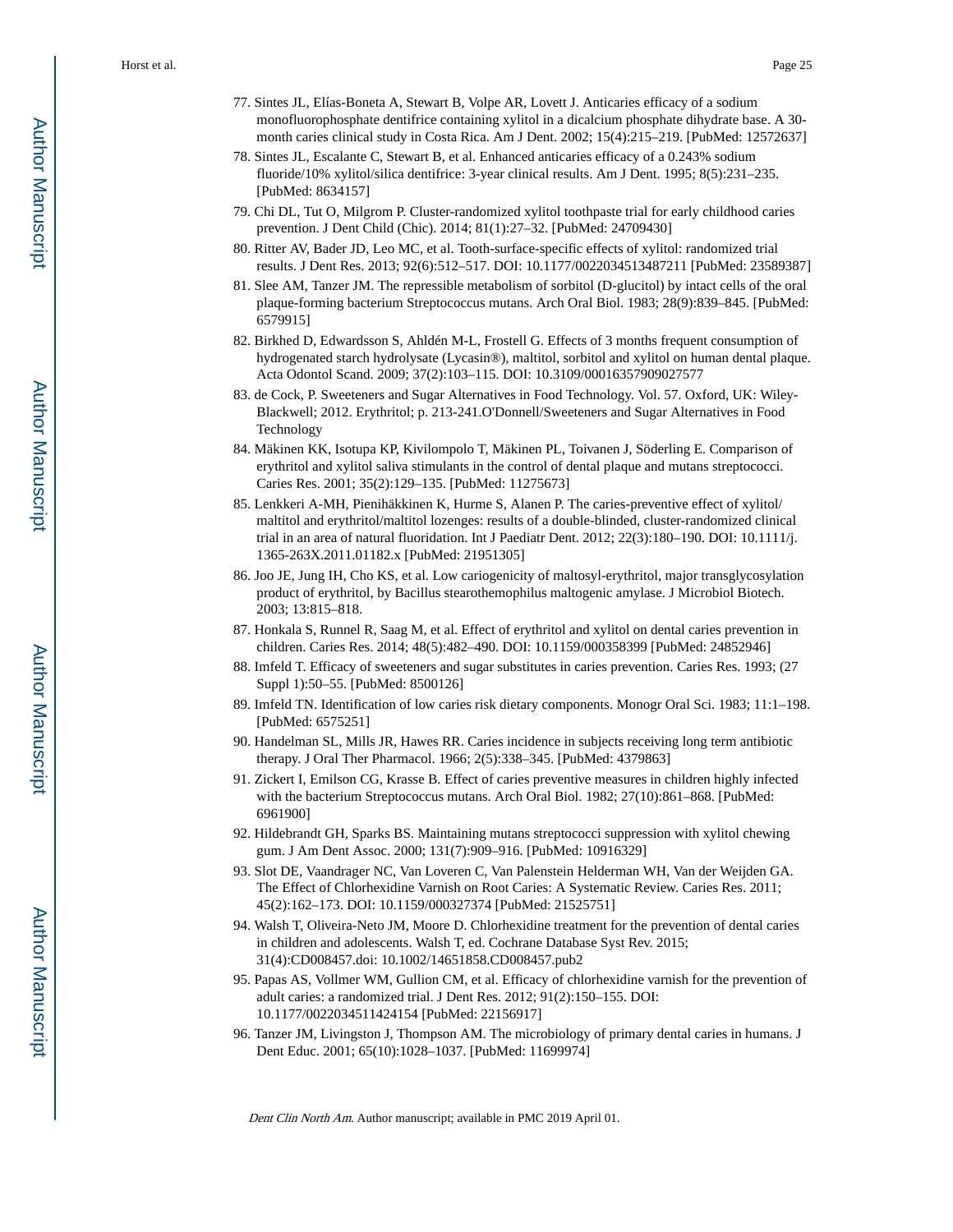- 97. Gisselsson H, Birkhed D, Björn AL. Effect of a 3-year professional flossing program with chlorhexidine gel on approximal caries and cost of treatment in preschool children. Caries Res. 1994; 28(5):394–399. [PubMed: 8001065]
- 98. Zhan L, Featherstone JDB, Gansky SA, et al. Antibacterial treatment needed for severe early childhood caries. J Public Health Dent. 2006; 66(3):174–179. [PubMed: 16913243]
- 99. Berkowitz RJ, Amante A, Kopycka-Kedzierawski DT, Billings RJ, Feng C. Dental caries recurrence following clinical treatment for severe early childhood caries. Pediatr Dent. 2011; 33(7):510–514. [PubMed: 22353412]
- 100. Tut OK, Milgrom PM. Topical iodine and fluoride varnish combined is more effective than fluoride varnish alone for protecting erupting first permanent molars: a retrospective cohort study. J Public Health Dent. 2010; 70(3):249–252. DOI: 10.1111/j.1752-7325.2010.00163.x [PubMed: 20337902]
- 101. Li X, Zhong Y, Jiang X, et al. Randomized clinical trial of the efficacy of dentifrices containing 1.5% arginine, an insoluble calcium compound and 1450 ppm fluoride over two years. J Clin Dent. 2015; 26(1):7–12. [PubMed: 26054185]
- 102. Acevedo AM, Machado C, Rivera LE, Wolff M, Kleinberg I. The inhibitory effect of an arginine bicarbonate/calcium carbonate CaviStat-containing dentifrice on the development of dental caries in Venezuelan school children. J Clin Dent. 2005; 16(3):63–70. [PubMed: 16305004]
- 103. Kraivaphan P, Amornchat C, Triratana T, et al. Two-year caries clinical study of the efficacy of novel dentifrices containing 1.5% arginine, an insoluble calcium compound and 1,450 ppm fluoride. Caries Res. 2013; 47(6):582–590. DOI: 10.1159/000353183 [PubMed: 23988908]
- 104. Hu DY, Yin W, Li X, et al. A clinical investigation of the efficacy of a dentifrice containing 1.5% arginine and 1450 ppm fluoride, as sodium monofluorophosphate in a calcium base, on primary root caries. J Clin Dent. 2013:A23–A31. 24 Spec no A. [PubMed: 24156137]
- 105. Souza MLR, Cury JA, Tenuta LMA, et al. Comparing the efficacy of a dentifrice containing 1.5% arginine and 1450 ppm fluoride to a dentifrice containing 1450 ppm fluoride alone in the management of primary root caries. J Dent. 2013; (41 Suppl 2):S35–S41. DOI: 10.1016/j.jdent. 2010.04.006 [PubMed: 23985437]
- 106. Nascimento MM, Browngardt C, Xiaohui X, Klepac-Ceraj V, Paster BJ, Burne RA. The effect of arginine on oral biofilm communities. Mol Oral Microbiol. 2014; 29(1):45–54. DOI: 10.1111/ omi.12044 [PubMed: 24289808]
- 107. Hujoel PP. Vitamin D and dental caries in controlled clinical trials: systematic review and metaanalysis. Nutr Rev. 2013; 71(2):88–97. DOI: 10.1111/j.1753-4887.2012.00544.x [PubMed: 23356636]
- 108. Schroth RJ, Lavelle C, Tate R, Bruce S, Billings RJ, Moffatt MEK. Prenatal vitamin D and dental caries in infants. Pediatrics. 2014; 133(5):e1277–e1284. DOI: 10.1542/peds.2013-2215 [PubMed: 24753535]
- 109. Schroth RJ, Rabbani R, Loewen G, Moffatt ME. Vitamin D and Dental Caries in Children. J Dent Res. 2016; 95(2):173–179. DOI: 10.1177/0022034515616335 [PubMed: 26553883]
- 110. Herzog K, Scott JM, Hujoel P, Seminario AL. Association of vitamin D and dental caries in children: Findings from the National Health and Nutrition Examination Survey, 2005–2006. J Am Dent Assoc. 2016; 147(6):413–420. DOI: 10.1016/j.adaj.2015.12.013 [PubMed: 26827077]
- 111. Black, GV. The Pathology of the Hard Tissues of the Teeth. Vol. 1. Chicago: Medico-Dental Publishing Company; 1908.
- 112. Horst OV, Horst JA, Samudrala R, Dale BA. Caries induced cytokine network in the odontoblast layer of human teeth. BMC Immunol. 2011; 12:9.doi: 10.1186/1471-2172-12-9 [PubMed: 21261944]
- 113. Innes N, Stewart M, Souster G, Evans D. The Hall Technique; retrospective case-note follow-up of 5-year RCT. BDJ. 2015; 219(8):395–400. DOI: 10.1038/sj.bdj.2015.816 [PubMed: 26494348]
- 114. Mertz-Fairhurst EJ, Curtis JW, Ergle JW, Rueggeberg FA, Adair SM. Ultraconservative and cariostatic sealed restorations: results at year 10. J Am Dent Assoc. 1998; 129(1):55–66. [PubMed: 9448347]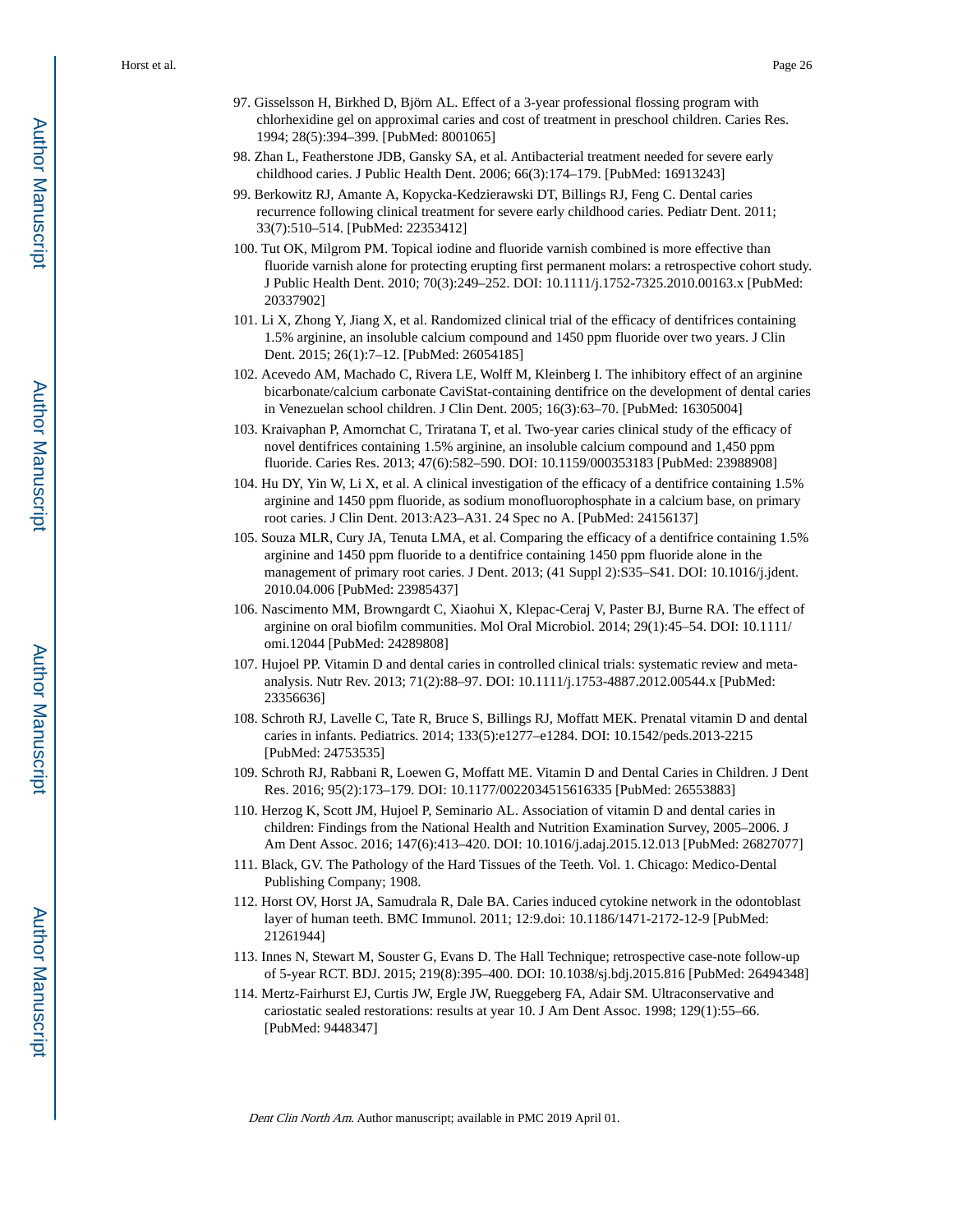- 115. Schwendicke F, Dörfer CE, Paris S. Incomplete caries removal: a systematic review and metaanalysis. J Dent Res. 2013; 92(4):306–314. DOI: 10.1177/0022034513477425 [PubMed: 23396521]
- 116. Horst J, Frachella JC, Duffin S. Response to Letter to the Editor. Pediatr Dent. 2016; 38(7):462– 463. [PubMed: 28281948]
- 117. de Amorim RG, Leal SC, Frencken JE. Survival of atraumatic restorative treatment (ART) sealants and restorations: a meta-analysis. Clin Oral Investig. 2012; 16(2):429–441. DOI: 10.1007/s00784-011-0513-3
- 118. Santamaria RM, Innes NPT, Machiulskiene V, Evans DJP, Splieth CH. Caries management strategies for primary molars: 1-yr randomized control trial results. J Dent Res. 2014; 93(11): 1062–1069. DOI: 10.1177/0022034514550717 [PubMed: 25216660]
- 119. American Academy of Pediatric Dentistry. Clinical Affairs Committee--Infant Oral Health Subcommittee. Guideline on infant oral health care. Pediatr Dent. 2012; 34(5):e148–e152. [PubMed: 23211901]
- 120. Milgrom PM, Cunha-Cruz J. Are Tooth Decay Prevention Visits in Primary Care Before Age 2 Years Effective? JAMA Pediatr. 2017; 171(4):321–322. DOI: 10.1001/jamapediatrics.2016.4982 [PubMed: 28241192]
- 121. Blackburn J, Morrisey MA, Sen B. Outcomes Associated With Early Preventive Dental Care Among Medicaid-Enrolled Children in Alabama. JAMA Pediatr. 2017; 171(4):335–341. DOI: 10.1001/jamapediatrics.2016.4514 [PubMed: 28241184]
- 122. Harris R, Gamboa A, Dailey Y, Ashcroft A. One-to-one dietary interventions undertaken in a dental setting to change dietary behaviour. Harris R, ed. Cochrane Database Syst Rev. 2012; 85(3):CD006540.doi: 10.1002/14651858.CD006540.pub2
- 123. Silver LD, Ng SW, Ryan-Ibarra S, et al. Changes in prices, sales, consumer spending, and beverage consumption one year after a tax on sugar-sweetened beverages in Berkeley, California, US: A before-and-after study. Langenberg C, ed. PLoS Med. 2017; 14(4):e1002283.doi: 10.1371/ journal.pmed.1002283 [PubMed: 28419108]
- 124. Mah JWT, Johnston C. Parental social cognitions: considerations in the acceptability of and engagement in behavioral parent training. Clin Child Fam Psychol Rev. 2008; 11(4):218–236. DOI: 10.1007/s10567-008-0038-8 [PubMed: 18836832]
- 125. Stott NC, Pill RM. 'Advise yes, dictate no'. Patients' views on health promotion in the consultation. Fam Pract. 1990; 7(2):125–131. [PubMed: 2369980]
- 126. Harrison RL, Wong T. An oral health promotion program for an urban minority population of preschool children. Community Dent Oral Epidemiol. 2003; 31(5):392–399. [PubMed: 14667011]
- 127. Harrison R, Benton T, Everson-Stewart S, Weinstein P. Effect of motivational interviewing on rates of early childhood caries: a randomized trial. Pediatr Dent. 2007; 29(1):16–22. [PubMed: 18041508]
- 128. Weinstein P, Harrison R, Benton T. Motivating mothers to prevent caries: confirming the beneficial effect of counseling. J Am Dent Assoc. 2006; 137(6):789–793. [PubMed: 16803808]
- 129. Weinstein P, Harrison R, Benton T. Motivating parents to prevent caries in their young children: one-year findings. J Am Dent Assoc. 2004; 135(6):731–738. [PubMed: 15270155]
- 130. Greenberg BJS, Kumar JV, Stevenson H. Dental case management: increasing access to oral health care for families and children with low incomes. J Am Dent Assoc. 2008; 139(8):1114– 1121. [PubMed: 18682626]
- 131. Wysen KH, Hennessy PM, Lieberman MI, Garland TE, Johnson SM. Kids get care: integrating preventive dental and medical care using a public health case management model. J Dent Educ. 2004; 68(5):522–530. [PubMed: 15186069]
- 132. Zittel-Palamara K, Fabiano JA, Davis EL, Waldrop DP, Wysocki JA, Goldberg LJ. Improving patient retention and access to oral health care: the CARES program. J Dent Educ. 2005; 69(8): 912–918. [PubMed: 16081574]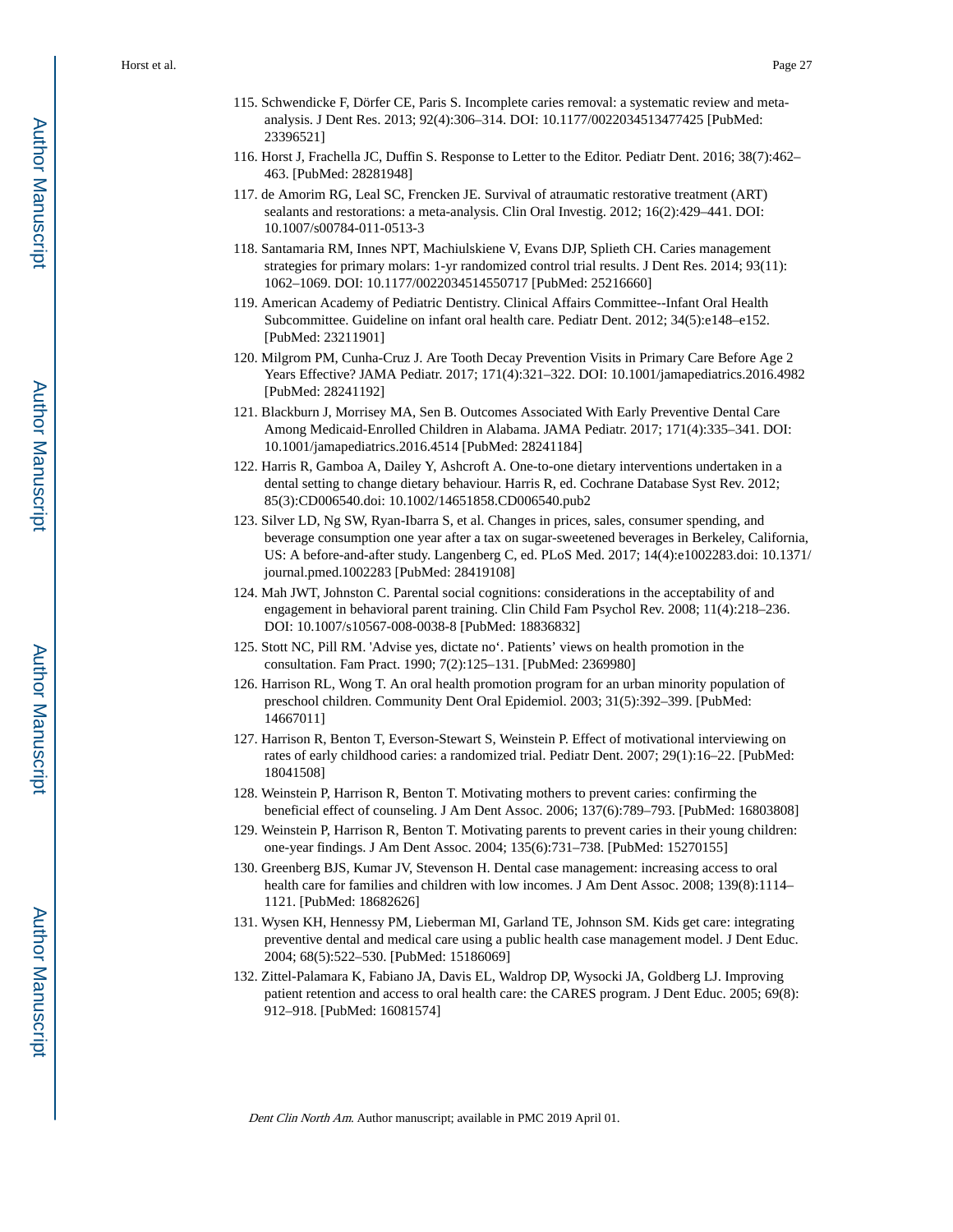# **Key Points**

- **•** Scarce public health resources should be directed toward intensive primary prevention of dental caries in toddlers and preschool-aged children, specifically prevention of transmission of cariogenic bacteria from mothers and frequent caretakers to children in the first years after tooth eruption.
- **•** Expansion of school programs to include more strategies to atraumatically arrest lesions would increase program effectiveness.
- The risk and the need for primary prevention are not static but change across the life course.
- **•** Public water and salt fluoridation, and taxes on sugar consumption are cost effective approaches to decrease disease risk and increase resistance to disease. Fluoride toothpaste should be distributed widely.
- **•** Fluoride is not sufficient to control dental caries in high risk patients. Topical therapies and dietary modifications that decrease transmission of cariogenic bacteria or impact the capacity of dental plaque organisms (e.g. antimicrobials) to cause cavities should be employed.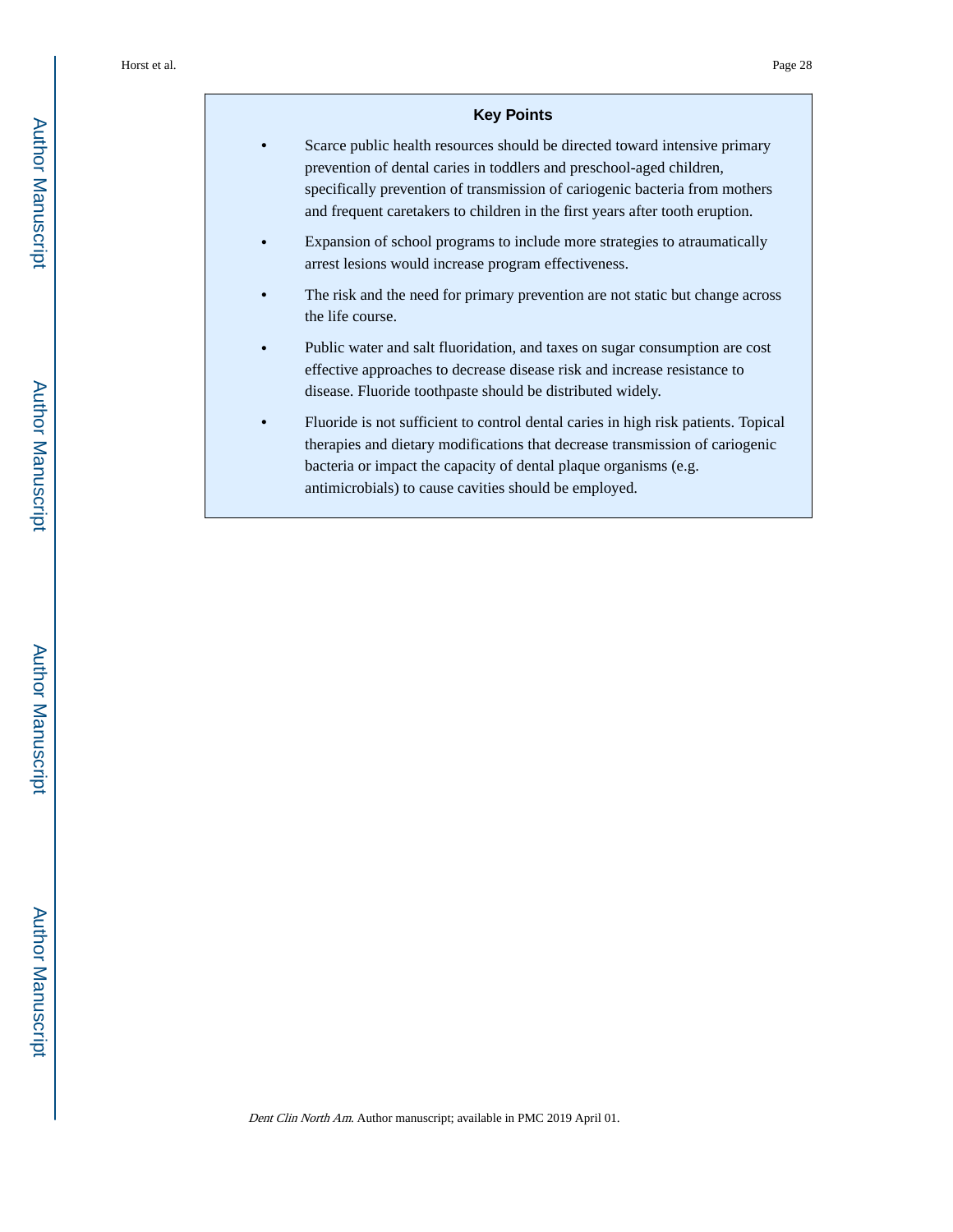

#### **Figure 1.**

Annual probability of caries attack  $(100 Q_x)$  of the permanent teeth, female children, Kingston, New York. Semi-logarithmic scale. Probabilities are slightly lower in male children. I1: central incisor, I2: lateral incisor, C: canine, B1: 1<sup>st</sup> bicuspid, B2: 2<sup>nd</sup> bicuspid, M1: 1<sup>st</sup> molar, M2: 2<sup>nd</sup> molar. From Carlos JP, Gittelsohn AM. Longitudinal studies of the natural history of caries—II. Arch Oral Biol. 1965;10(5):739–751; with permission.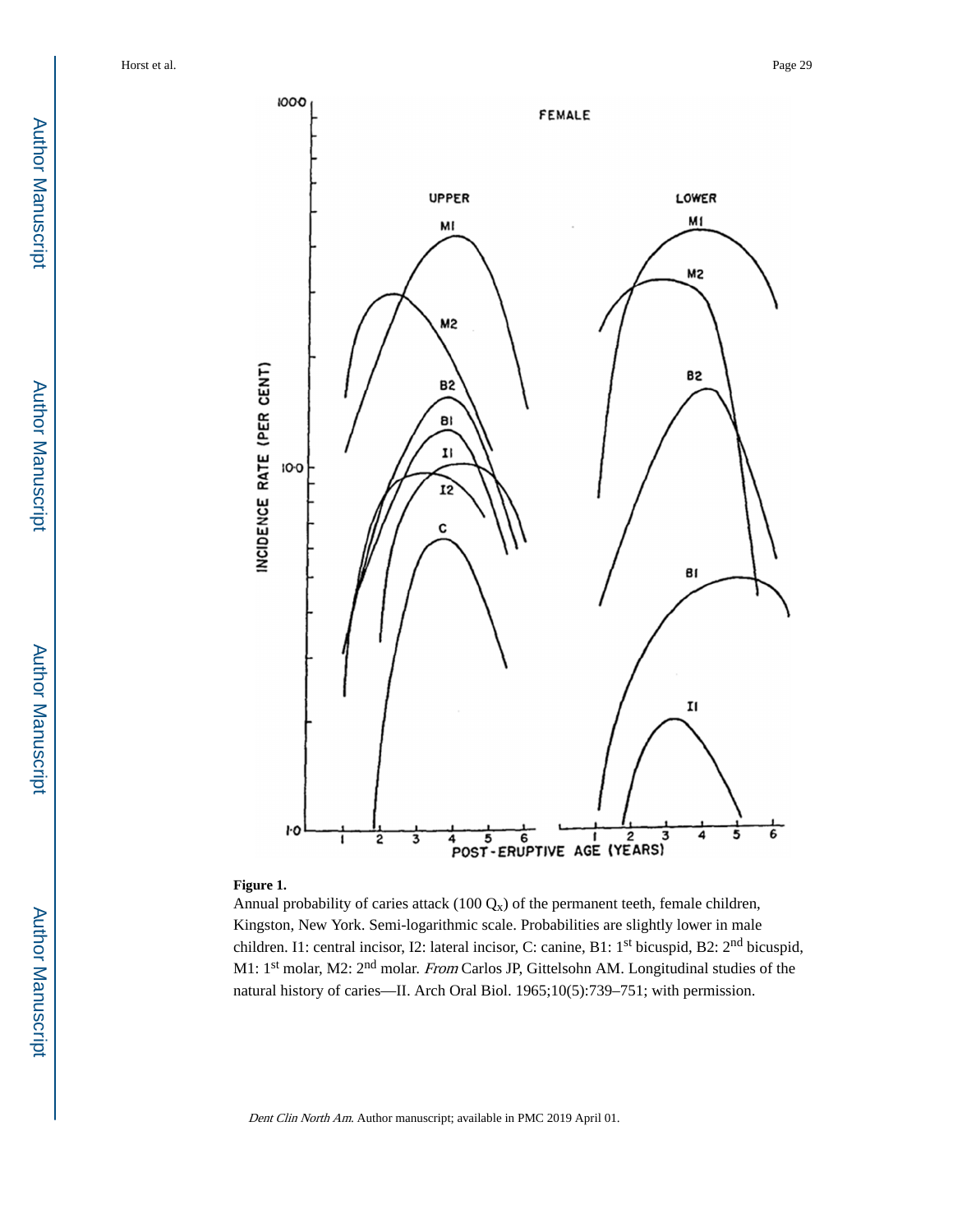

# **Figure 2.**

Figure Legend: One of the authors (PMM) brushing his grandson's teeth with fluoridated toothpaste.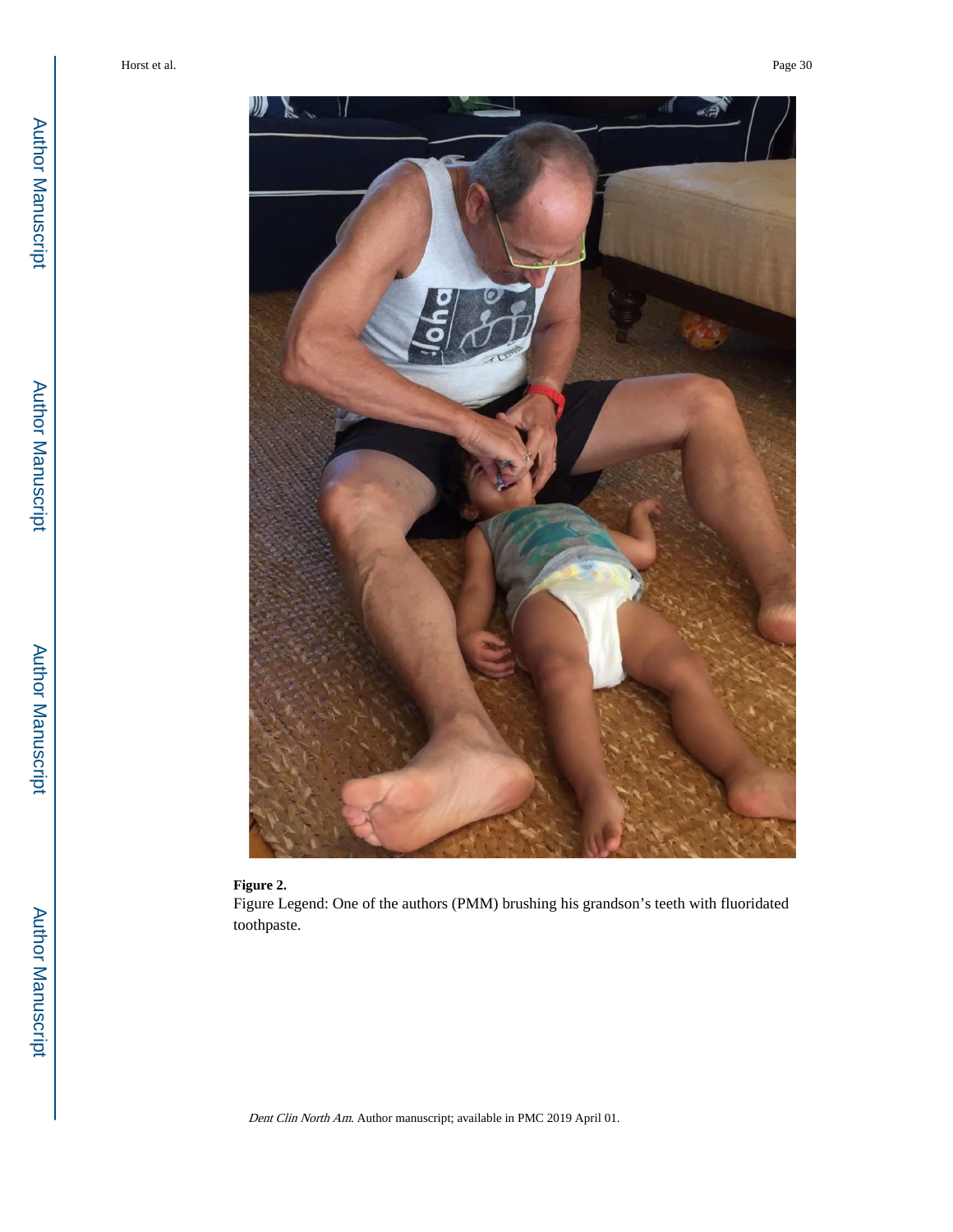**Author Manuscript** 

Prevention of caries lesions in children by treating mothers with xylitol gum. Prevention of caries lesions in children by treating mothers with xylitol gum.

| first author   | ublication<br>year | ubmed $\mathbf L$ | mother-<br>hild diads | age at start<br>(months) | xylitol<br>trequency | duration of<br>intervention | evaluation<br>time | ontrol               | prevented<br>fraction |
|----------------|--------------------|-------------------|-----------------------|--------------------------|----------------------|-----------------------------|--------------------|----------------------|-----------------------|
| 'sokangas      | 2000               | 1145360           | 195                   | $\frac{3}{2}$            | 4/day                | $21 \text{ mon}$            | 5y0                | VaF 2/year           | 71%                   |
| <b>lamoudi</b> | 2014               | 488865            | g                     | $0 - 36$                 | $3$ day              | 3 mon                       | $2y$ later         | VaF 2/year           | 78%                   |
| Thorild        | 2006               | '7164069          | 173                   |                          | 3/day                | 1 year                      | 4y <sub>0</sub>    | VaF/xylitol/sorbitol | 71%                   |
|                |                    |                   |                       |                          |                      |                             |                    |                      |                       |

Abbreviations: NaF sodium fluoride, mon months, y year, yo year old. Abbreviations: NaF sodium fluoride, mon months, y year, yo year old.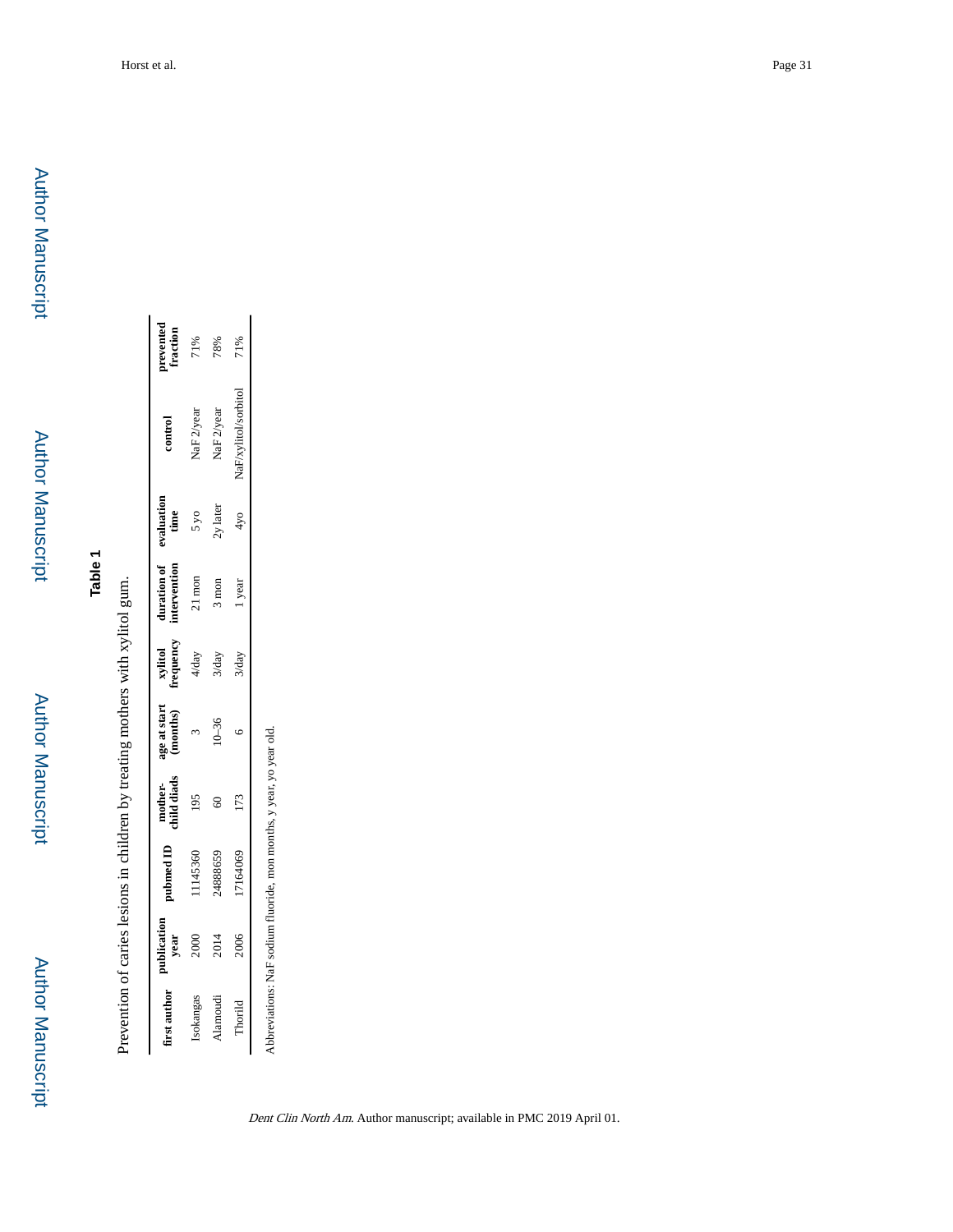Author Manuscript

**Author Manuscript** 

# **Table 2**

Prevention of caries lesions with fluoride varnish in children starting at 1-3 years of age. 9 recent clinical trials evaluated prevented fraction of caries Prevention of caries lesions with fluoride varnish in children starting at 1–3 years of age. 9 recent clinical trials evaluated prevented fraction of caries lesions in toddlers, documenting an unfortunate lack of effect. lesions in toddlers, documenting an unfortunate lack of effect.

| first author | publication<br>year | pubmed ID | children in<br>study | age at start<br>(months) | frequency<br>(annual) | duration<br>(years) | ntervention<br>combined | prevented<br>fraction |
|--------------|---------------------|-----------|----------------------|--------------------------|-----------------------|---------------------|-------------------------|-----------------------|
| Slade        | 2011                | 20707872  | 666                  | $18 - 47$                |                       |                     | Guidance                | 31%                   |
| Lawrence     | 2008                | 18422711  | 1,275                | $6 - 71$                 |                       |                     | none                    | 25%                   |
| Tickle       | 2016                | 27685609  | 1,248                | $24 - 48$                |                       |                     | F toothpaste            | 25%                   |
| Ramos-Gomez  | 2012                | 21999806  | 361                  | $12 - 36$                |                       |                     | maternal CHX            | none                  |
| Jiang        | 2014                | 25448437  | 450                  | $8 - 23$                 |                       |                     | none                    | none                  |
| Agouropoulos | 2014                | 25123352  | 424                  | $24 - 71$                |                       |                     | none                    | none                  |
| Oliveira     | 2014                | 24481085  | 200                  | $12 - 59$                |                       |                     | none                    | none                  |
| Memarpour    | 2015                | 25895964  | $\frac{40}{5}$       | $12 - 36$                |                       |                     | none                    | none                  |
| Anderson     | 2016                | 26795957  | 3,403                | $\overline{c}$           |                       |                     | none                    | none                  |

Abbreviations: F fluoride, CHX chlorhexidine.